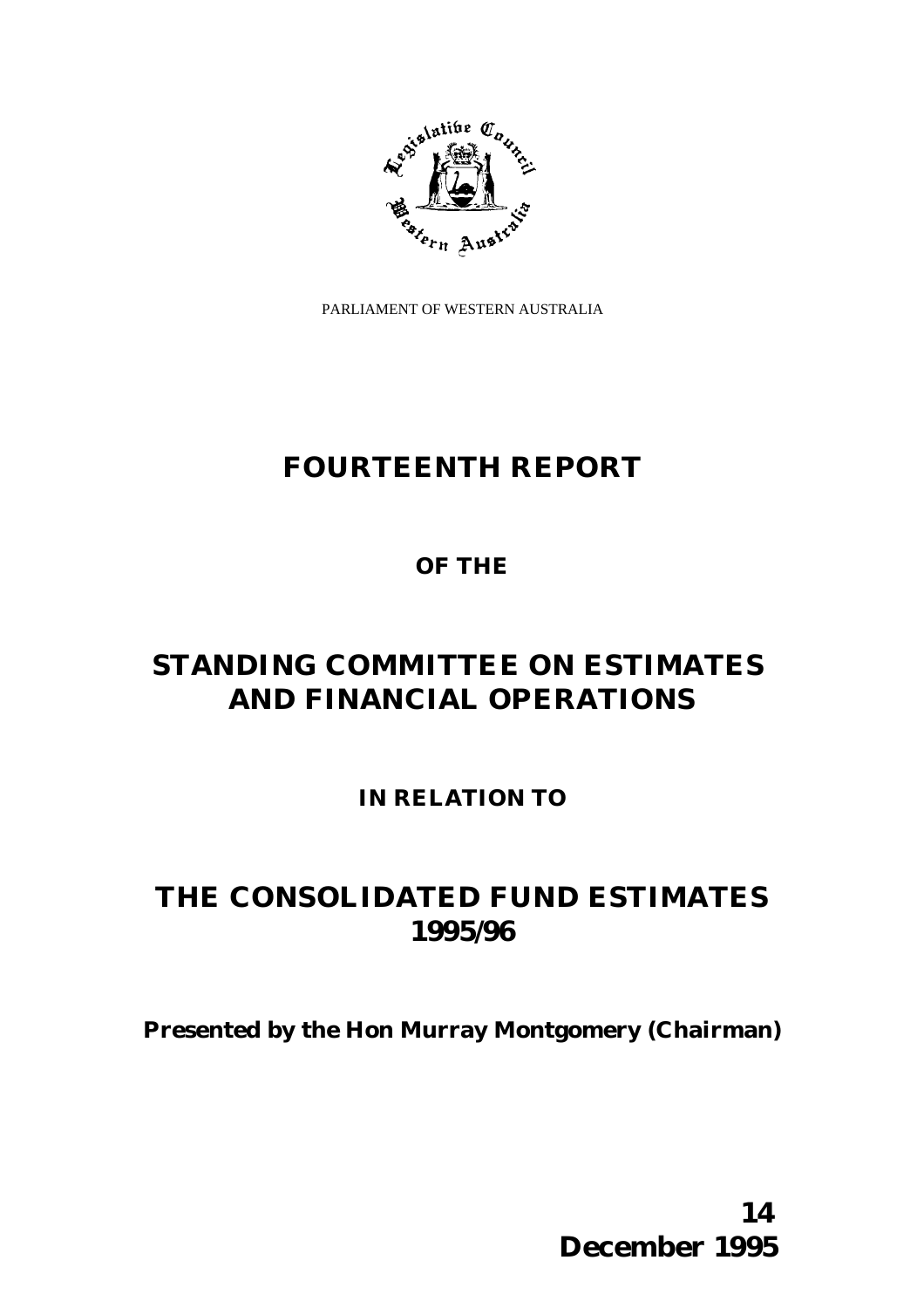**14 December 1995**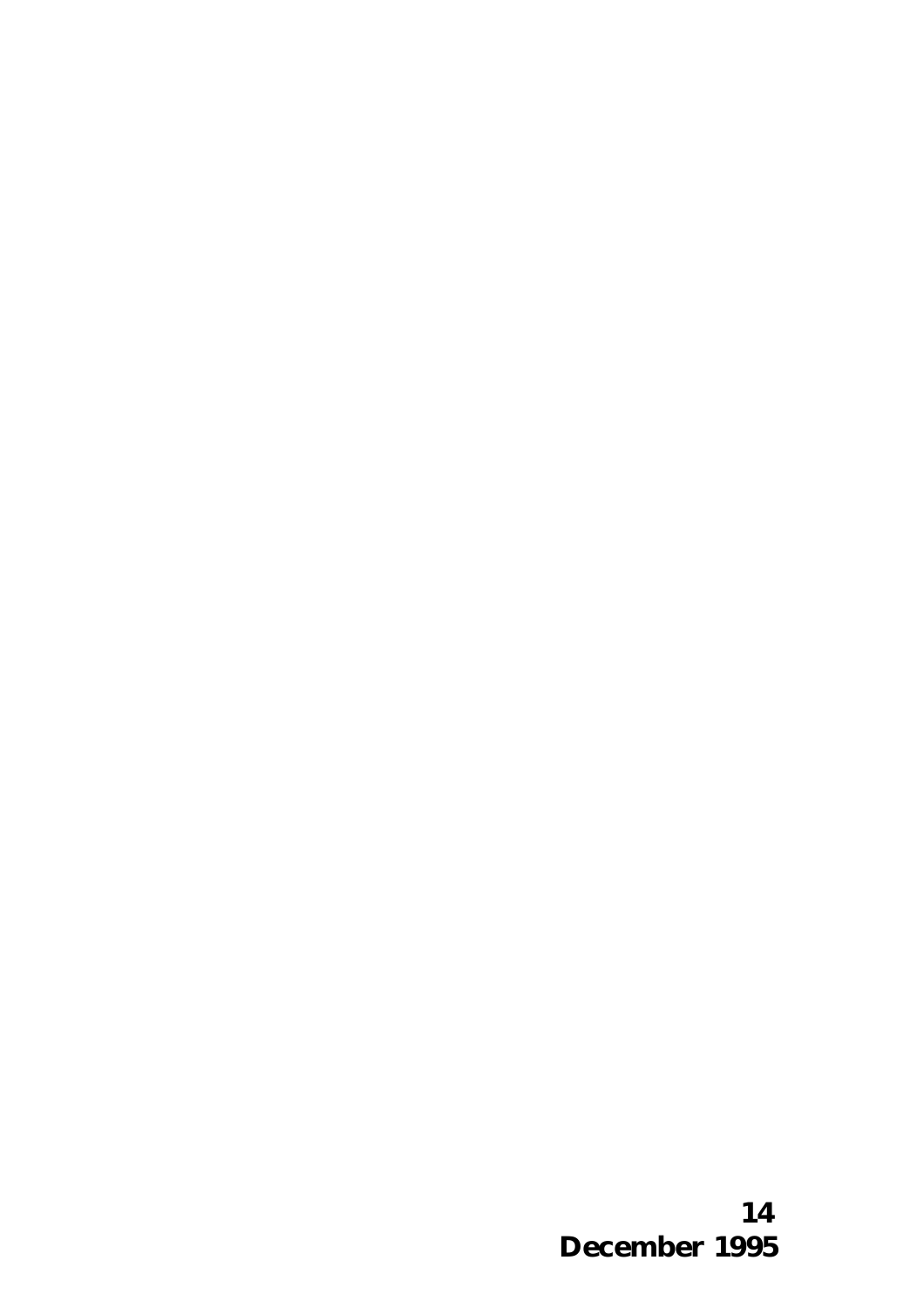#### **STANDING COMMITTEE ON ESTIMATES AND FINANCIAL OPERATIONS**

The Standing Committee was established on December 21 1989 with the following terms of reference:

- 1. There is hereby appointed a Standing Committee to be known as the *Estimates and Financial Operations Committee.*
- 2. The committee consists of 5 members.
- 3. The functions of the Committee are to consider and report on:
	- (a) the estimates of expenditure laid before the Council each year; and
	- (b) any matter relating to the financial administration of the State.
- 4. The Committee shall report on the estimates referred under clause 3 by or within one sitting day of the day on which the second reading of the *Appropriation (Consolidated Fund) Bill* is moved.
- 5. For the purposes of clause 3(a), the House may appoint not more than 6 members at any stage of its examination.
- 6. A reference in clause 3 to "estimates of expenditure" includes continuing appropriations, however expressed, that do not require annual appropriations.
- 7. The Committee may initiate investigations under clause 3(b) without prejudice to the right of the Council to refer any such matter.

#### **Members of the Committee:**

Hon Murray Montgomery (Chairman) Hon Bob Thomas Hon Muriel Patterson Hon Mark Nevill Hon Iain MacLean

#### **Staff of the Committee:**

Ms Karen Schmidt (Advisory/Research Officer) Mr Christopher Richards (Clerk)

#### **Previous Reports of the Committee:**

See Appendix II

#### **Address:**

Parliament House, Perth WA 6000, Telephone 222 7222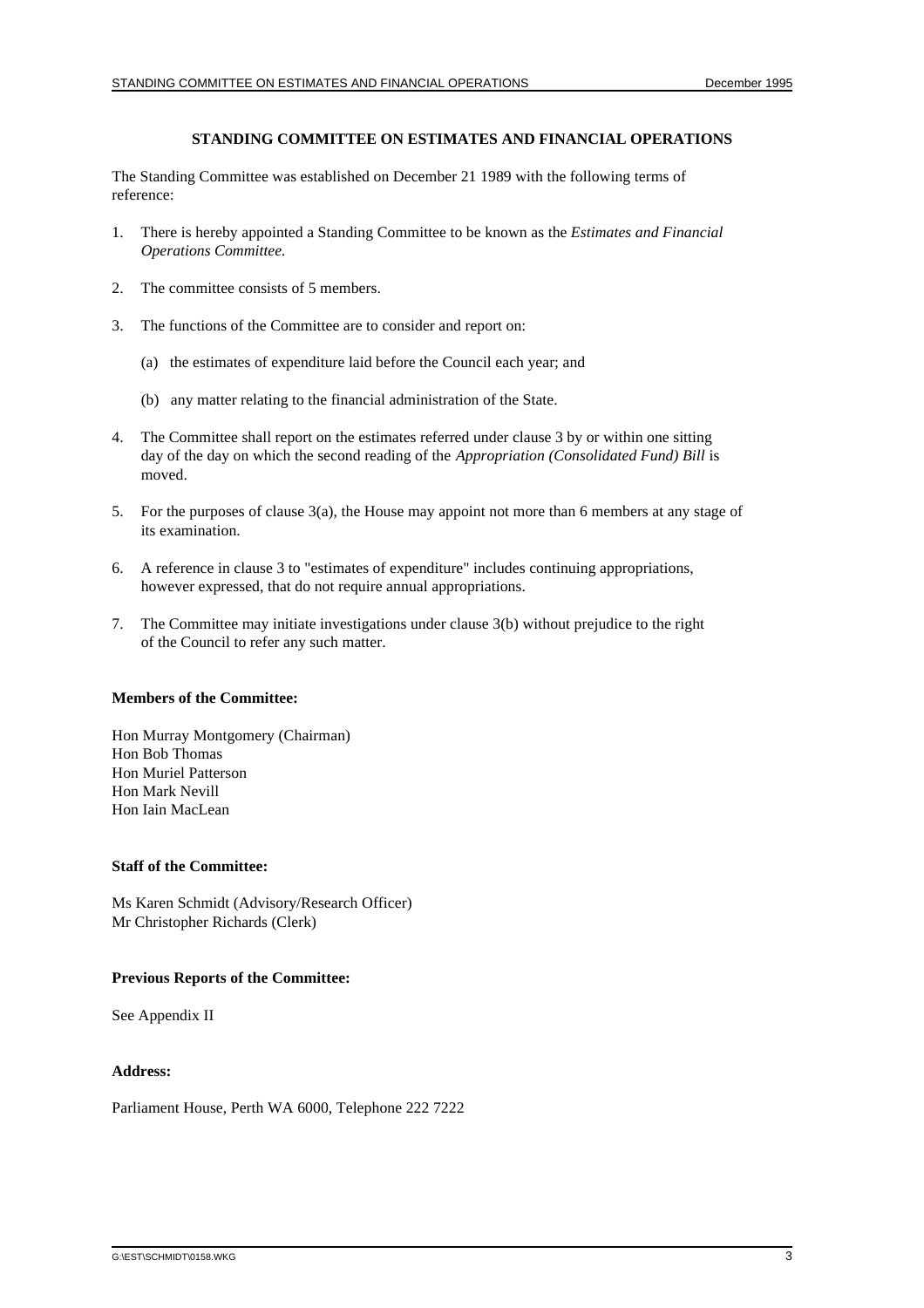# **CONTENTS**

| PROCEDURE $\ldots \ldots \ldots \ldots \ldots \ldots \ldots \ldots \ldots \ldots \ldots \ldots \ldots$<br>2.1 |
|---------------------------------------------------------------------------------------------------------------|
| $2.2^{\circ}$                                                                                                 |
|                                                                                                               |

# **APPENDIX I**

# **APPENDIX II**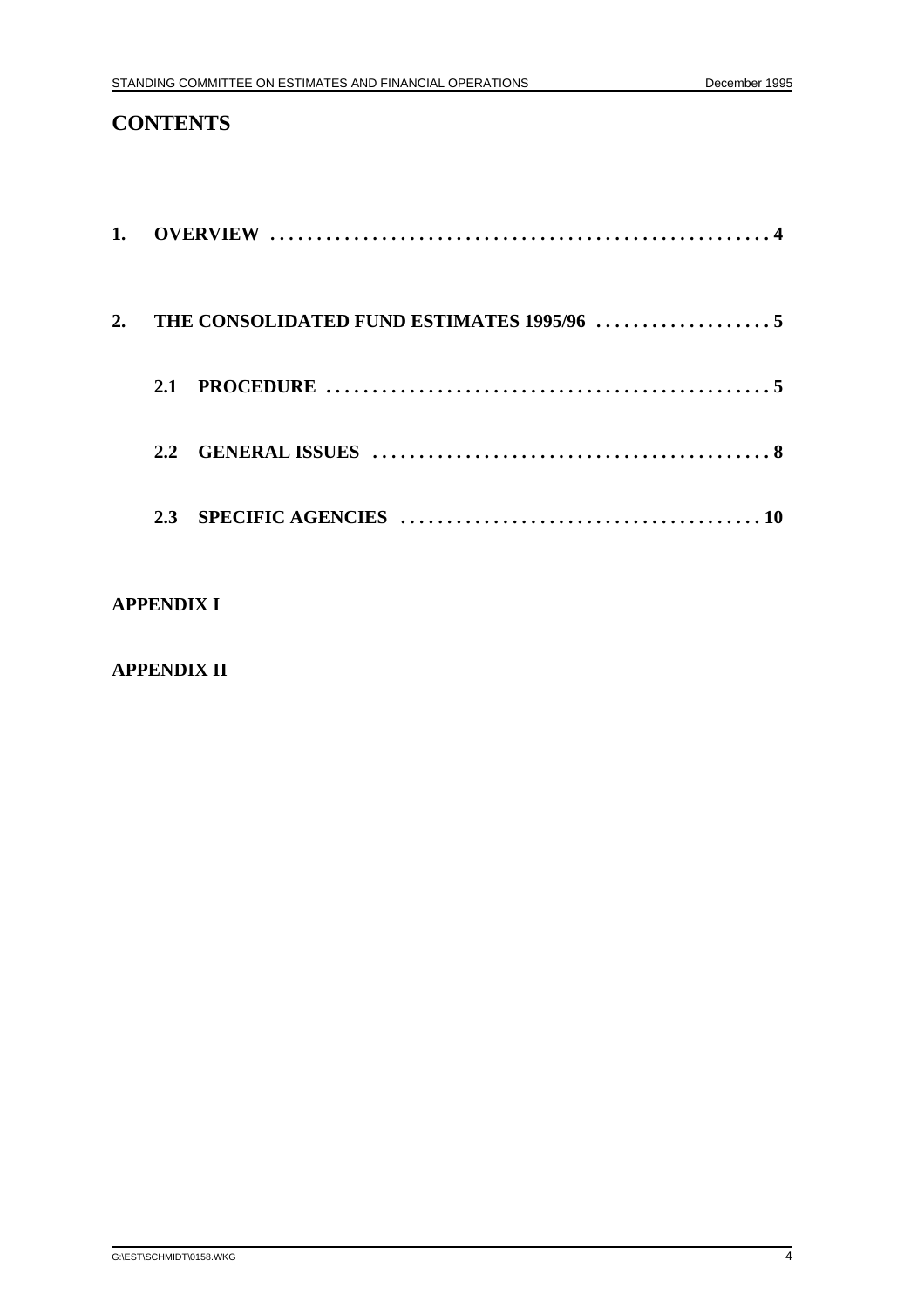# **1. OVERVIEW**

The 1995/96 Legislative Council Estimates hearings are the sixth such hearings conducted by the Standing Committee on Estimates and Financial Operations. The hearings provide Members of the Legislative Council with the opportunity to question representatives of public sector agencies regarding agency operations and expenditure for the incoming and outgoing financial years. The hearings are usually conducted over the course of a week and provide the main input for the Committee's annual report on the Estimates of Expenditure.

A number of procedural issues are raised in this, the Committee's report in relation to the 1995/96 Estimates of Expenditure. These deal with the approach to "generic" questions, the manner of responses to questions put during the hearings, the order of questions, the timing of the hearings in relation to the financial year, and public participation in the hearings. In particular, the Committee notes the difficulty of conducting the hearings prior to the formal submission date for agency financial statements, and recommends that future hearings be conducted no earlier than two weeks after the submission date for departmental annual reports to the relevant Minister. The Committee also notes the limited opportunities for the public to directly participate in the hearings, and intends to include in its consideration of the 1996/97 Estimates of Expenditure a visit to a large, regional capital works project and conduct hearings relevant to the project either on-site or at a venue in the local community.

General issues discussed in the report include the hearings included competitive tendering and contracting out, performance indicators, and accrual accounting. In relation to competitive tendering and contracting out, the Committee observes a need to review the procedures adopted by agencies to monitor contract performance. The Committee also notes that thirteen of the twenty one agencies reviewed during the 1995/96 Estimates hearings presented their 1994/95 financial statements to the Committee on an accrual basis.

Agency specific matters are discussed in section three.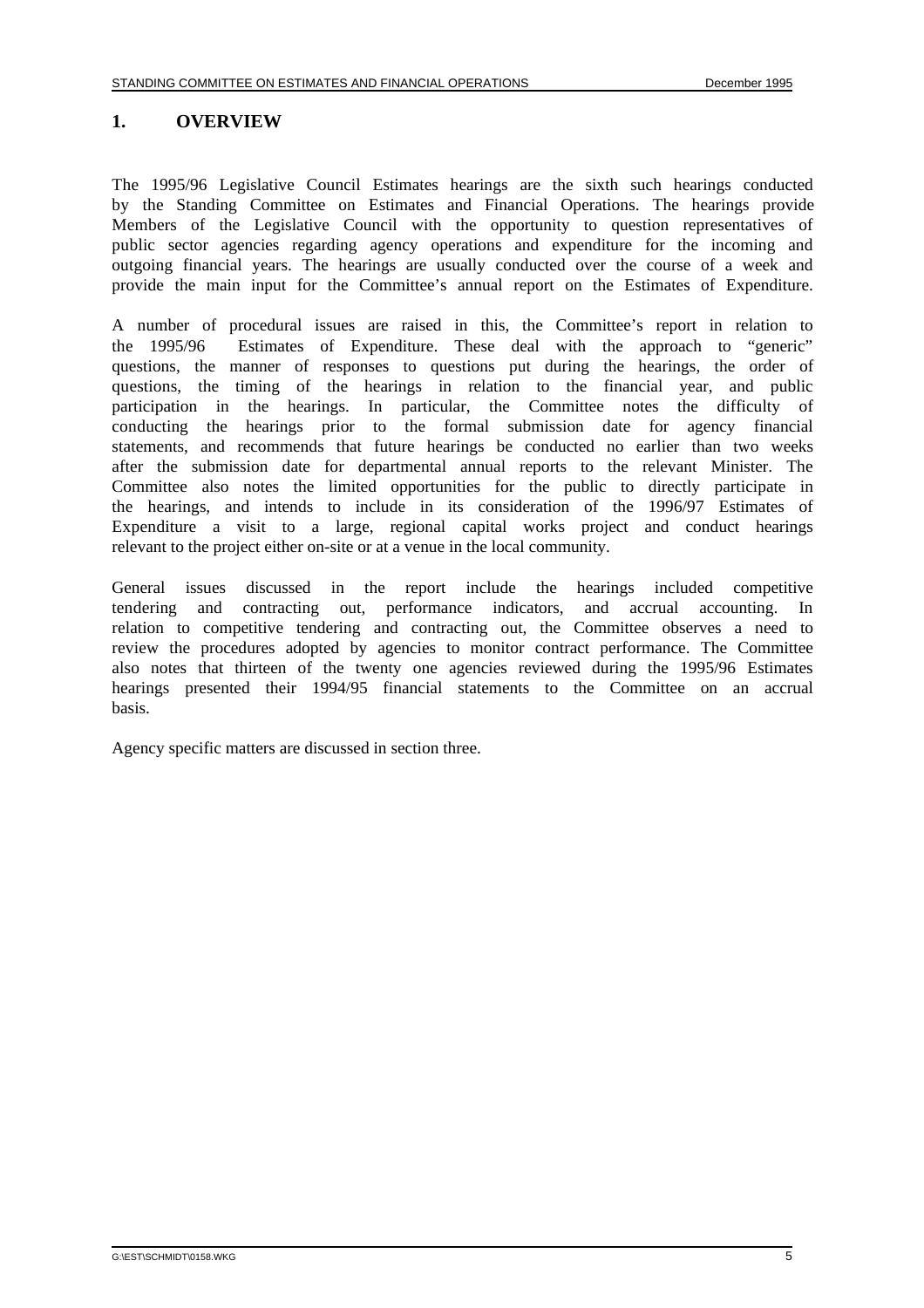#### **2. THE CONSOLIDATED FUND ESTIMATES 1995/96**

#### **2.1 PROCEDURE**

The Committee noted in the Twelfth Report that the Committee's approach to the Estimates hearings has been refined since the Committee's inception in 1989. These changes have included limiting the number of agencies examined each year, development of the Estimates Hearings Procedure Policy, and tabling of written responses to questions that are put to all agencies. A number of additional procedural issues were raised during the course of the hearings, both by Members during formal questioning and informally by agency and ministerial staff. These issues are addressed below.

### **2.2.1 Generic Questions**

In 1994, the Committee adopted the practice of inviting Members of the Legislative Council to submit questions intended for all agencies to the Committee for on-forwarding to agencies. The responses to these "generic" questions on notice were tabled at the commencement of each hearing. The practice, which was repeated for the 1995/96 hearings, is intended to enable the Committee to deal with a greater number of questions during the course of the hearing and provides agency representatives with an indication of the interests of non-Committee Members of the House.

Further to the distribution of the generic questions for the 1995/96 hearings, the Committee received a large number of inquiries from agency and Ministerial staff seeking clarification of the intent of the questions and the scope of the responses required. As the generic questions are merely forwarded by the Committee on behalf of non-Committee Members, the Committee was unable to speak for the relevant Member in relation to such inquiries.

The Committee notes that, in relation to questions asked in the House, Ministerial staff may contact the relevant Member for clarification. It is more often the practice, however, that the meaning of a question is assumed and the response provided on that basis. Consistent with this practice, the Committee intends, in future, to direct agencies to the relevant Member for clarification of the meaning or scope of questions forwarded through the Committee. Committee staff will no longer be available to advise agencies in this regard. Also consistent with House procedure, the Committee will forward generic questions to agencies only through the appropriate Ministerial office.

#### **2.2.2 Responses to Questions**

During the course of the hearings, a number of Members expressed frustration at the length of responses given by Chief Executive Officers and Ministers. In addition, the Committee is concerned by the tendency of Chief Executive Officers attending this year's hearings to offer personal observations regarding agency operations and, in particular, government policy.

The Committee is mindful that the Estimates hearings provide an opportunity not only for Members to question agency representatives regarding agency operations, but for agency representatives to volunteer information regarding agency achievements. To this end, the Committee generally provides representatives with the opportunity to make a brief statement at the commencement of each hearing. The hearings are, however, conducted primarily for the benefit of all Members of the Legislative Council and, to this end, during future hearings the Committee will be reminding agency representatives, particularly Chief Executive Officers, to respond to questions in a succinct manner and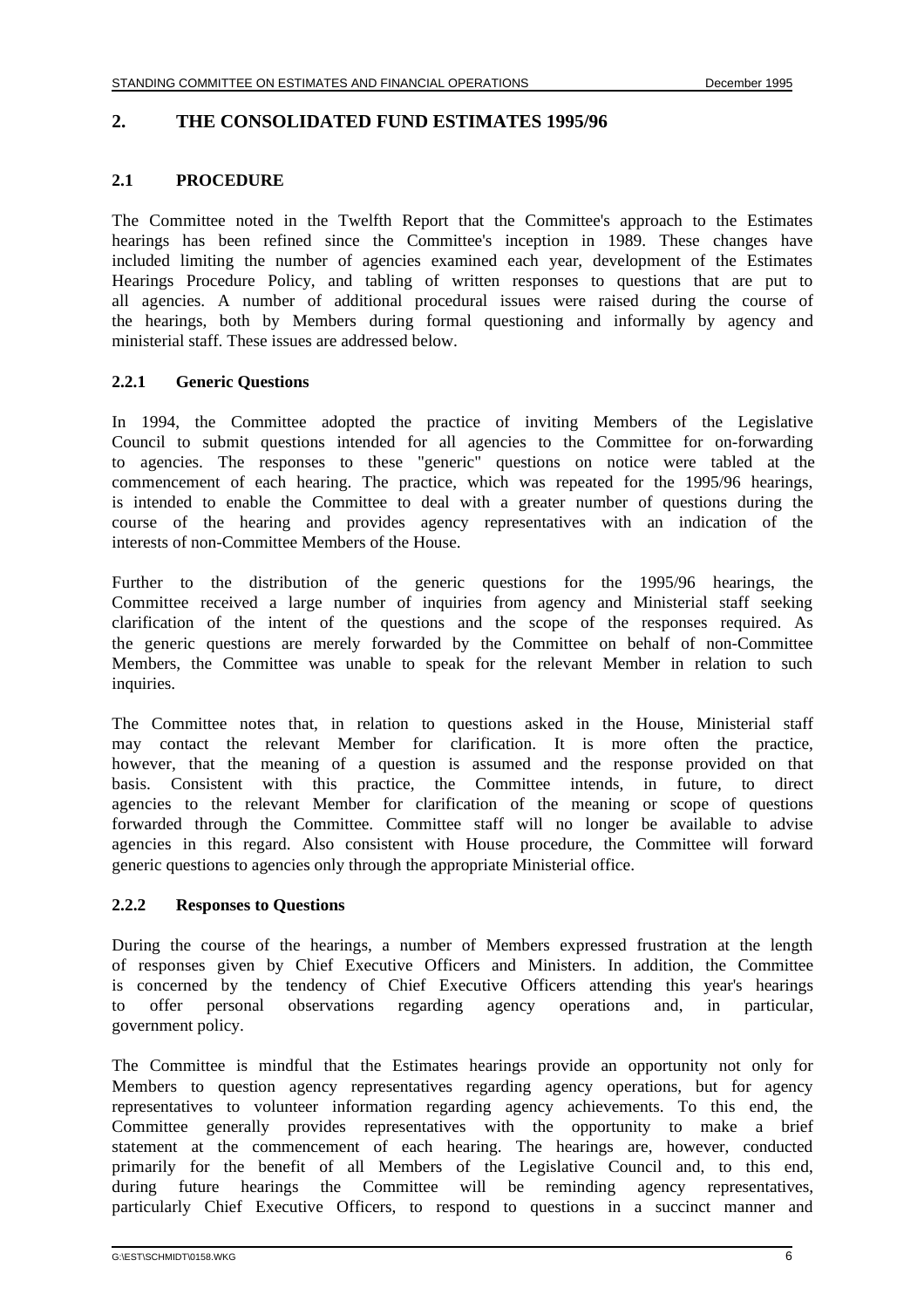limit the extent of personal observation. In particular, the opening statements by the Minister and CEO will be collectively limited to no more than five minutes, and responses to questions limited to one agency representative. Further, the Committee reminds agency representatives that matters of policy are not appropriately addressed by public servants, and should be referred to the attending Minister.

#### **2.2.3 Order of Questions**

Toward the end of the hearings, the Leader of the Opposition in the Legislative Council relayed his concerns to the Committee regarding the Committee's practice of giving preference to Committee Members in the order of questioning. The Committee's "Procedure Policy for the 1995/96 Estimates Hearings" continues this practice from its formal adoption in 1994/95. Questions are required to be directed through, and be acknowledged by, the Chair appointed for each particular hearing. The Leader of the Opposition expressed concern that the practice was abused during one of the hearings with the effect of limiting the time available for other Members' questions. The Leader of the Opposition expressed his support for the practice in so far as it extends to one question plus supplementaries for each Committee Member, and requested that the Chairman of the Committee advise of the authority that permits the practice.

At the commencement of the final day of the hearings, the Chairman of the Committee provided the following ruling:

The Standing Orders do not specifically address the order in which questions may be put to witnesses appearing before Standing Committees. Standing Order 354 permits any Member of the Legislative Council to participate in the Committee's proceedings. However, such participation is subject to the procedural control of the Chairman, as is the normal course of proceedings of a Standing Committee. Furthermore, s4.10 of the Legislative Council Standing Committees Procedure Manual states:

> The Chairperson is the Committee's arbiter on procedural matters. It is the Chairperson's responsibility to ensure that the Standing Orders are observed by the Committee, that order is maintained during meetings, and that the Committee's inquiry remains within its terms of reference or resolution of the House.

For the purpose of the remainder of the 1995/96 Estimates hearings, I rule, therefore, that the Committee's current practice with respect to the order of questions will remain as it stands. I acknowledge, however, the Honourable Member's concerns and direct Members and witnesses to be mindful of the time afforded to each agency and to limit their questions and responses accordingly. I also intend to raise this matter in Committee deliberations regarding the conduct of future hearings.

The Committee has since considered this concern and has resolved that, for future hearings, the Committee will give precedence to questions relating to reports or on-going areas of investigation of the Committee.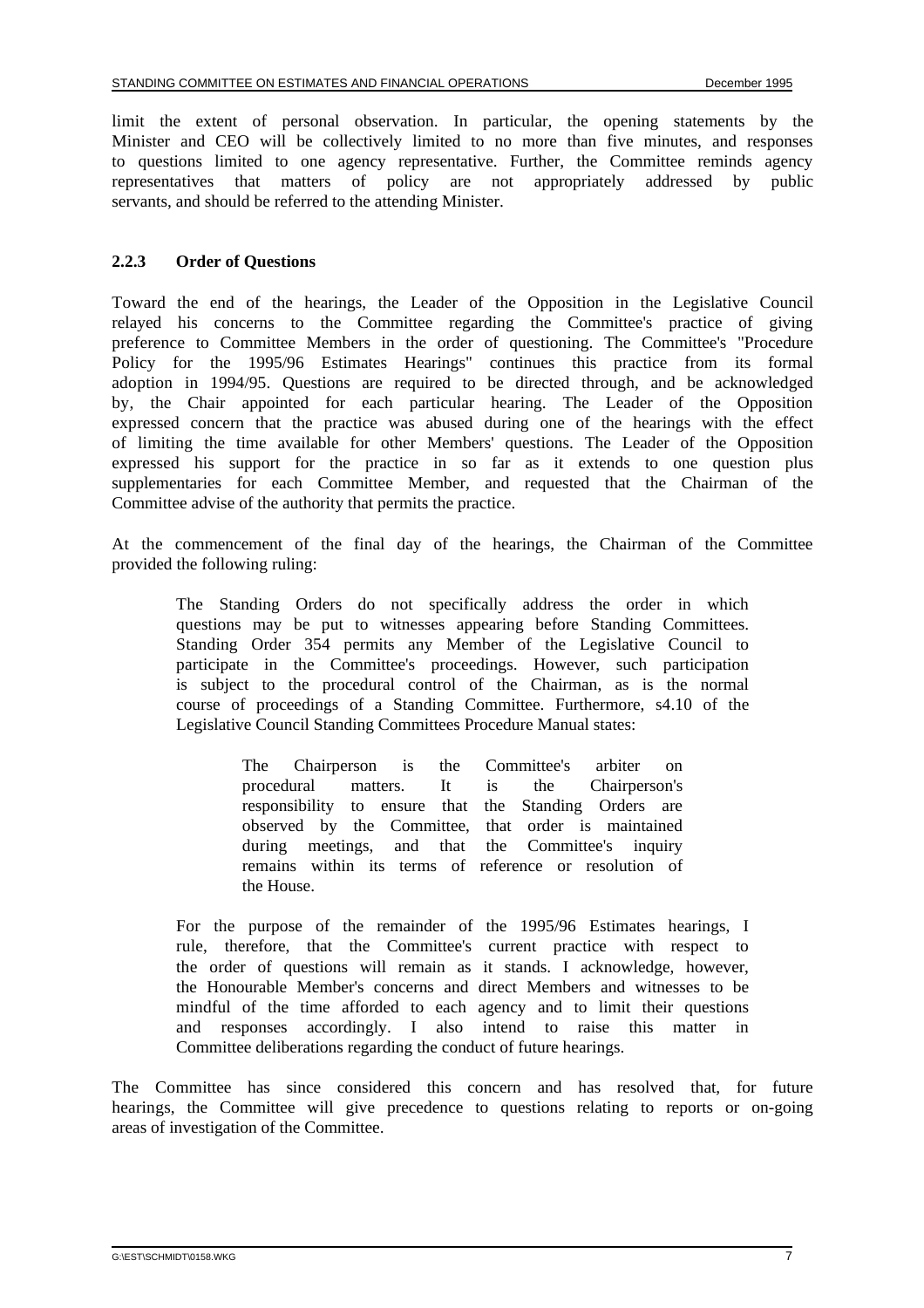#### **2.2.4 Timing of Hearings within the Financial Year**

The 1995/96 Legislative Council Estimates hearings were conducted during the week of 21 August 1995, concluding seven days prior to the required submission date of departmental annual reports to the relevant Minister (Statutory authorities are required to submit financial statements and performance indicators by 15 August). The information implications of such early timing of the hearings in relation to the financial year was noted by at least one Member during the course of the hearings. The Committee empathises with such frustration. The Committee was contacted by a number of agencies indicating their difficulty in supplying the Committee with copies of the unaudited financial statements and performance indicators before the commencement of the hearings. Almost half of the agencies appearing before the Committee were unable to supply the required information seven working days prior to the hearings.

Certainly the usefulness of the Estimates hearings, a central component of the Council's scrutiny of the State budget, must be questioned if the Committee is not able to obtain adequate information regarding the previous year's expenditure. The Committee advises the House, therefore, that as of next year, the Estimates hearings will be conducted no earlier than two weeks after the submission date for departmental annual reports to the relevant Minister.

#### **2.2.5 Location of Hearings**

During 1994/95, the Legislative Council Committee Office was renovated to upgrade and expand the meeting rooms available for Committees of the Legislative Council. The Committee was subsequently requested to consider conducting the 1995/96 Estimates hearings at the Committee Office. The Committee considers that the use of the Committee Office facilities in favour of the Council chamber would certainly be advantageous to the hearings procedure. It is apparent to the Committee that some confusion exists as to the application of rules of debate in the House to a meeting of a Standing Committee. Members have subsequently expressed their frustration at rulings by the presiding Chair disallowing, for example, points of order. The conduct of the hearings in the Council chamber serves to perpetuate this confusion. Conduct of the hearings at the Committee Office would serve to reinforce the status of the hearings as a meeting of the Standing Committee.

This procedural issue aside, however, the Committee considers the use of the Committee Office to be inappropriate for two reasons. First, many of the support services for Parliamentary proceedings, for example, Hansard and the resources held by the Procedure Office, are presently located in Parliament House and are more convenient to the Council chamber. Second, many non-Committee Members of the House follow the hearings by intercom in their Parliamentary offices, and only attend the hearings in order to hear specific issues of interest as they arise or to put questions to agency representatives. The Committee believes that the conduct of the hearings away from Parliament House would only serve to reduce the number of non-Committee Members attending the hearings. The Committee intends, therefore, to continue to request permission from the President to conduct the annual Estimates hearings in the Council chamber.

#### **2.2.6 Public Participation**

Immediately prior to the hearings, the Committee received a verbal request from a government accountability action group to attend and participate in the hearings. While the Committee was unable to incorporate this request within the 1995/96 Estimates hearings, the Committee has since given consideration to means by which the public may have direct involvement in future hearings.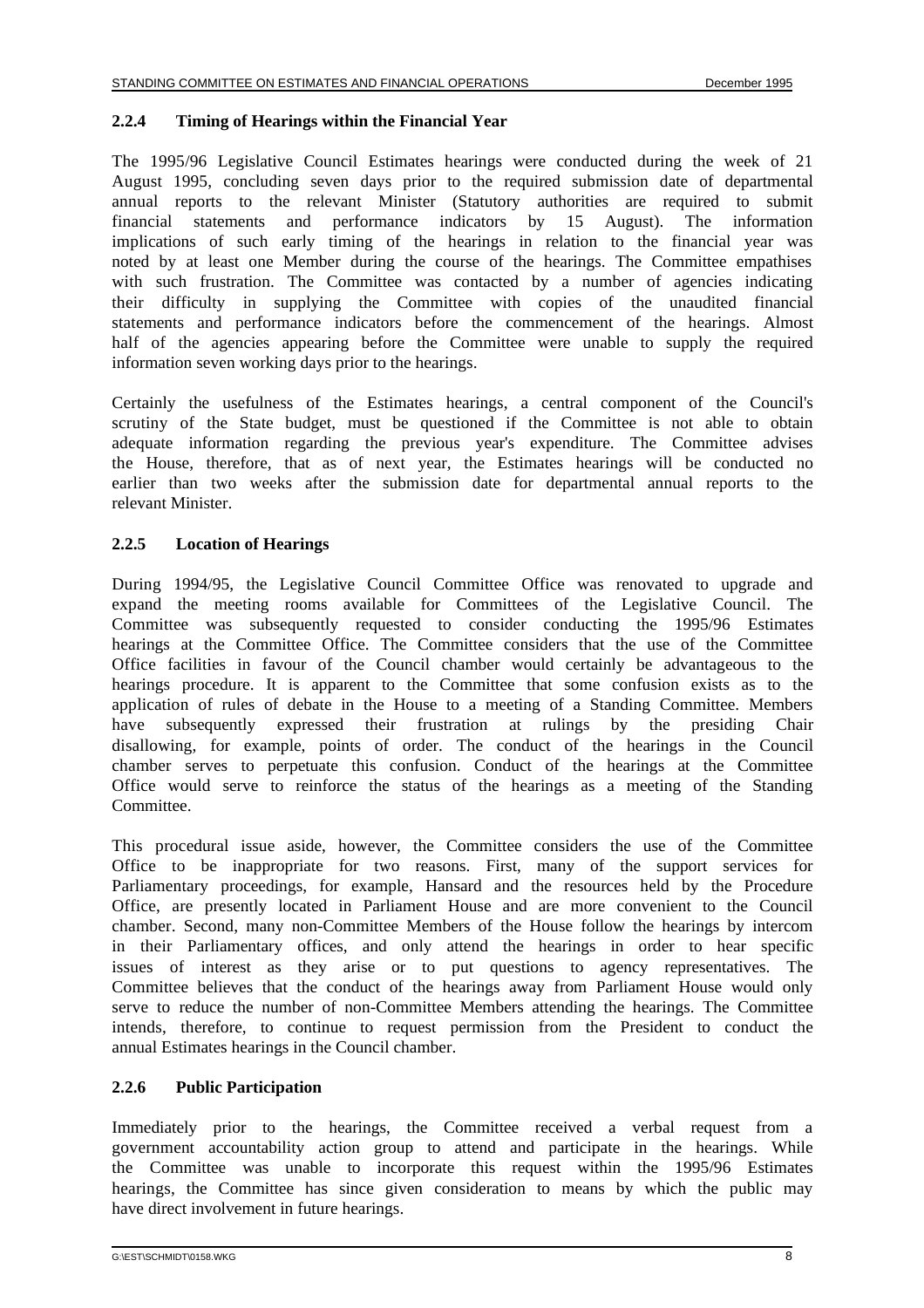The attendance and participation of the public in the Estimates hearings is provided for in two ways. First, members of the public may view any proceedings in the chamber from the public gallery. It is the Committee's practice to specifically invite members of the public, by way of advertisement in local newspapers, to similarly view the Estimates hearings. Second, members of the public can indirectly participate in the hearings by bringing matters of concern to their local MLC and requesting that such matters be raised during the course of the hearings. In addition, in 1993, the Committee invited public submissions regarding public expenditure. Seventeen submissions were received. The subject of all submissions were investigated by the Committee and a small number became matters of more in-depth inquiry for the Committee. The Committee regrets, however, that many people who forwarded submissions failed to respond to further correspondence from the Committee. Where such a lack of ongoing interest was evident to the Committee, the Committee took no further action with respect to a submission.

The above experience notwithstanding, the Committee has resolved to provide alternative means for members of the public, particularly those in regional areas, to participate in the annual consideration of the Estimates. In 1996, the Committee intends to incorporate in its consideration of the Estimates of Expenditure, a visit to a large, regional capital works project and conduct hearings relevant to the project either on-site or at a venue in the local community.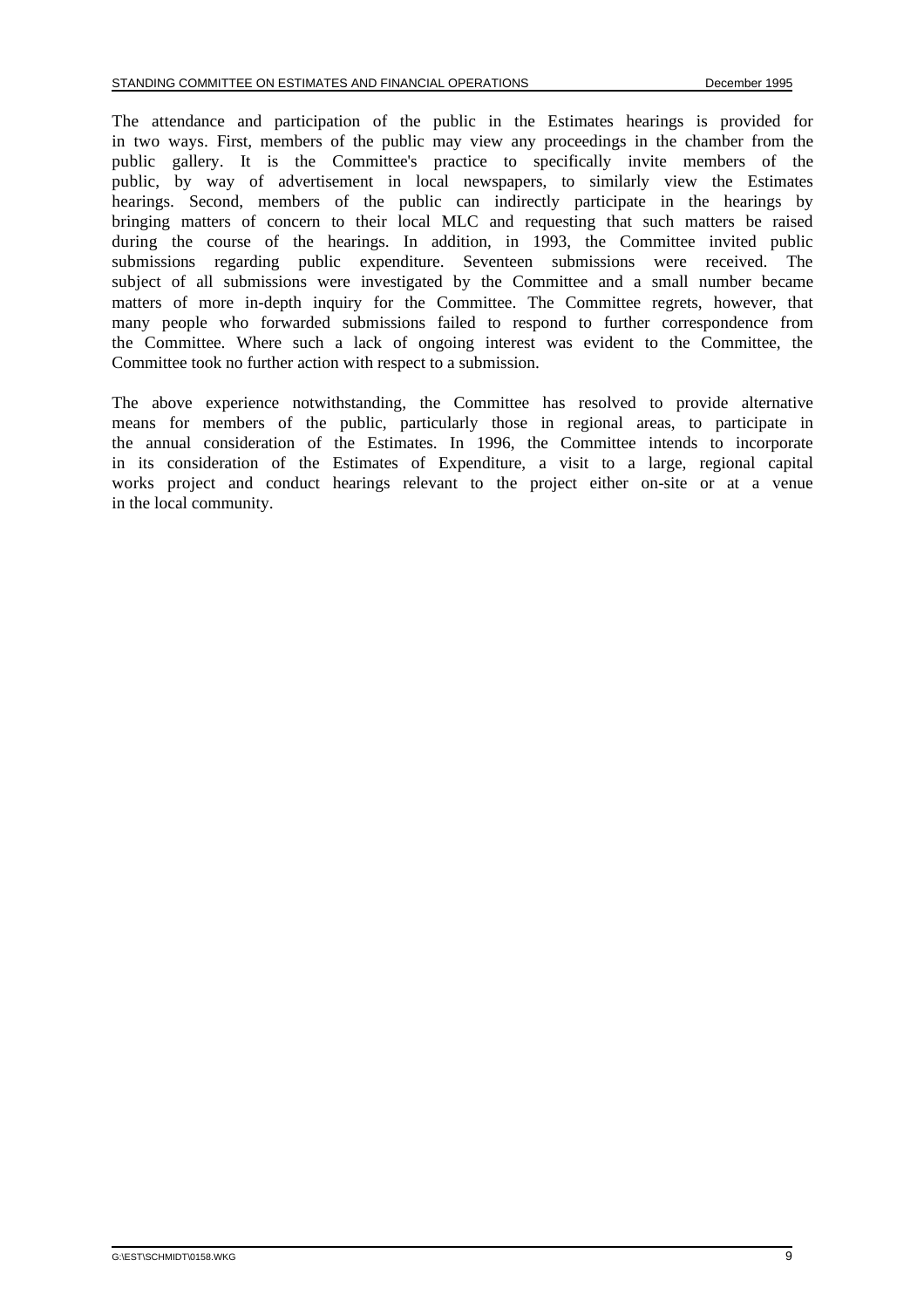#### **2.2 GENERAL ISSUES**

#### **2.2.1 Competitive Tendering and Contracting Out**

Competitive tendering and the contracting out of government services has become a major platform in the government's public sector reform agenda. Exposing government services to market forces is intended to encourage efficiencies in service provision and improve service and product quality through competition and the introduction of new technology. In 1994, 11 of the 25 agencies reviewed by the Committee indicated that they would contract out some agency functions in 1994/95. These largely included non-core or support activities such as fleet management, maintenance of plant and equipment, communications and information technology services, courier services, cleaning, and gardening. This year, at least 12 of the agencies appearing before the Committee indicated that they were intending to contract out services in 1995/96.

During the Committee's recent tour of various jurisdictions in Australia and New Zealand, the Committee noted observations by a number of public officials to the effect that government agencies appear to believe that their responsibilities toward a service end when the service contract has been let. It was observed that audit of the contract management process would reinforce the responsibility of government agencies to ensure that services are performed as agreed. In 1994, the Committee noted that those agencies reviewed by the Committee that were undertaking outsourcing arrangements in 1994/95 intended to monitor those arrangements through a range of methods, including spot checks by technical officers, reporting to an oversight committee, bi-annual audit, client feedback, and payment-linked progress reports. The Committee is not aware of any review to date of the effectiveness of the monitoring processes adopted by agencies. Given that outsourcing arrangements have now been in place for up to twelve months, the Committee considers it timely that such arrangements be reviewed with a view to assessing the efficacy of contract monitoring procedures currently in place.

#### **2.2.2 Performance Indicators**

The Committee's report on the 1994/95 Estimates of Expenditure noted, first, a lack of correspondence between the programme structure and performance indicators of some agencies, and, second, that some agencies have yet to develop performance indicators at the programme and sub-programme level. The Committee subsequently conducted a review of agencies' performance indicators, noting that, while agencies have made substantial advances since the performance reporting requirement was introduced in 1985, systemic issues have contributed to a marked lack of progress in some agencies. Further, a report of the Office of the Auditor General issued at the time of the Committee's Report on Performance Indicators observed that only 18% of public sector agencies reported satisfactory performance indicators for all programmes.

Among other things, the Committee observed that central government responsibility for driving the implementation of performance indicators across public sector agencies did not appear to be clearly conferred. Accordingly, the Committee recommended that "the Minister for Public Sector Management assume a leadership role in the development and reporting of performance information by clearly defining central agency responsibility for policy development, training, and progress monitoring, and appropriately resourcing these activities". The Committee has not yet received a response from the Minister regarding this recommendation. Further, the Committee notes that the 1994/95 unaudited performance indicators for the two central government agencies responsible for public sector management and accountability do not appear to meet the requirements of Treasurer's Instruction 904.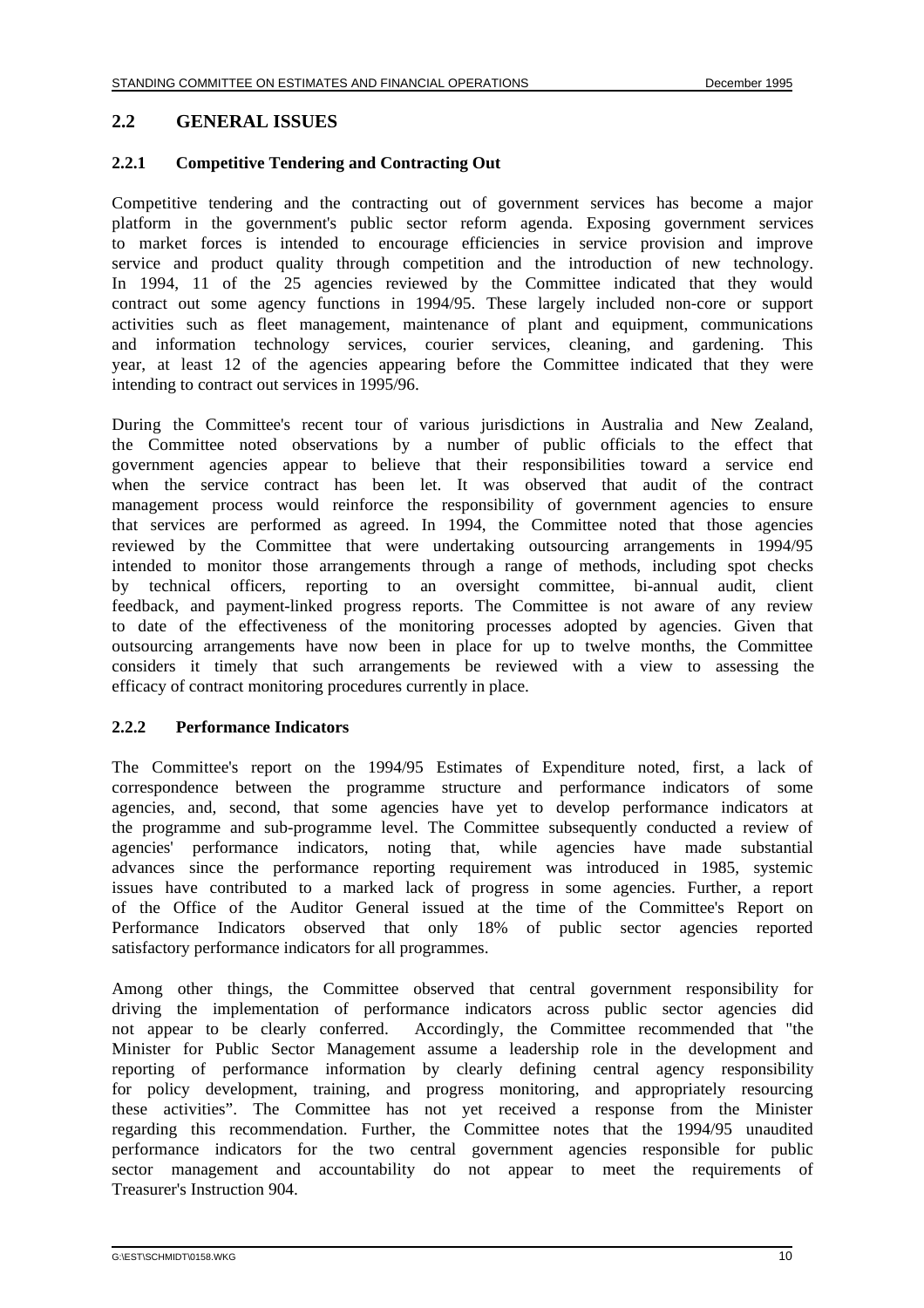#### **2.2.3 Accrual Accounting.**

As anticipated, during the Committee's recent tour of various jurisdictions in Australia and New Zealand, the Committee found that the implementation of accrual accounting was perceived to be the central financial reform initiative implemented by those jurisdictions during the past decade. Most jurisdictions now operate on an accrual basis, with statutory authorities having introduced accrual systems in the mid-eighties and departments following suit in the late eighties and early nineties. Implementation has tended to be slower in major government departments such as the health and education sectors, and some valuation issues, such as heritage buildings and works of art, remain outstanding.

While s67(1) of the *FAAA* requires statutory authorities to prepare financial statements on an accrual accounting basis, the financial statements of departments are required to be prepared in the manner and form required by the Treasurer's Instructions. TI(1101A) applies to Accountable Officers for financial statements prepared on an accrual basis, but does not, however, require that accrual statements be prepared by departments. This framework notwithstanding, agencies have been encouraged to move toward accrual based accounting and reporting in anticipation that this will become a requirement in the near future. Thirteen of the 21 agencies under review during the Estimates hearings presented accrual based financial statements for 1994/95 to the Committee. In addition, the Education Department indicated that accrual statements were expected to become available later in the year and the Department of Family and Childrens' Services provided accrual information to supplement the cash statements.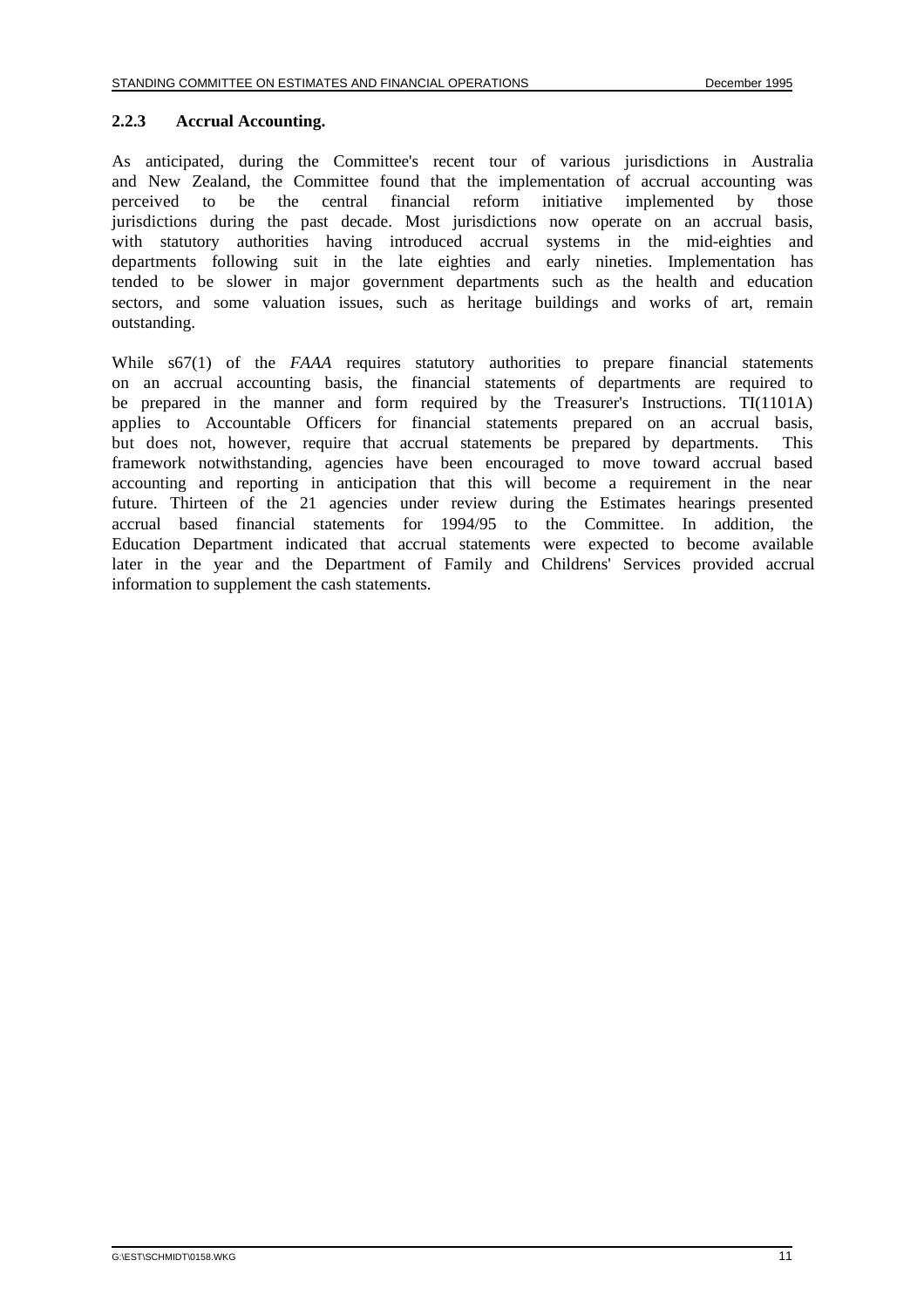# **2.3 SPECIFIC AGENCIES**

Significant agency-specific issues raised by Members during the hearings are discussed below. A comprehensive list of matters addressed during agency questioning is attached at Appendix I.

### **2.3.1 PARLIAMENT (Div 2)**

The Parliamentary vote (Division 2) incorporates the five administrative departments of the Parliament: the Legislative Assembly, the Legislative Council, the Joint House Committee, the Joint Printing Committee, and the Joint Library Committee. It is the practice of each of the two Houses of Parliament, however, to exclude the other House in the annual consideration of the Parliament vote. The Legislative Council's examination of Division 2, therefore, incorporates only four of the five administrative departments of the Parliament.

The administration of the Legislative Council, Legislative Assembly, Joint House Committee, Joint Printing Committee and Joint Library Committee is, in each case, deemed to be a department for the purposes of the *Financial Administration and Audit Act 1985* (*Financial Administration Amendment Regulations 1987*). Accordingly, each department is required to prepare annual financial statements in accordance with the *FAAA*. As the Parliament is not a reporting entity under the terms of the *FAAA*, no consolidated financial statements are prepared for the Parliamentary vote as such. Further, the five departments of the Parliament do not prepare performance indicators or annual reports. This has its origins in the directions of the Presiding Officers which state:

...we are not completely satisfied that the [*Financial Administration and Audit Act 1985*] together with its regulations and Treasurer's Instructions can be complied with in their entirety whilst still maintaining Parliament's proper independence from Executive control.

> (Hon Clive Griffiths, President of the Legislative Council, Parliamentary Debates, v272, 31 August 1988, p2355)

A number of matters relevant to these arrangements bear consideration. First, the Estimates of Expenditure are, in the main, structured on the basis of divisions which reflect discrete reporting entities recognised as such by the *FAAA*. This is not the case for the Parliamentary vote, which represents expenditure for five different reporting entities (and five different accountable officers) presented in the same manner as programmes within departments. This presentation not only confuses the accountability framework for the funds appropriated for the five departments, but ostensibly appropriates funds for an entity which does not, under the state's financial administration legislative framework, exist.

Second, the Committee understands that the matter of the production of annual reports and performance indicators has received sporadic consideration since the President's 1988 ruling, as part of a number of issues relating to parliamentary funding. The Committee notes the President's advice that he intends to discuss the matter with the Speaker in the Legislative Assembly and provide a further response to the Committee in due course. The Committee intends to pursue the matters raised above during 1996.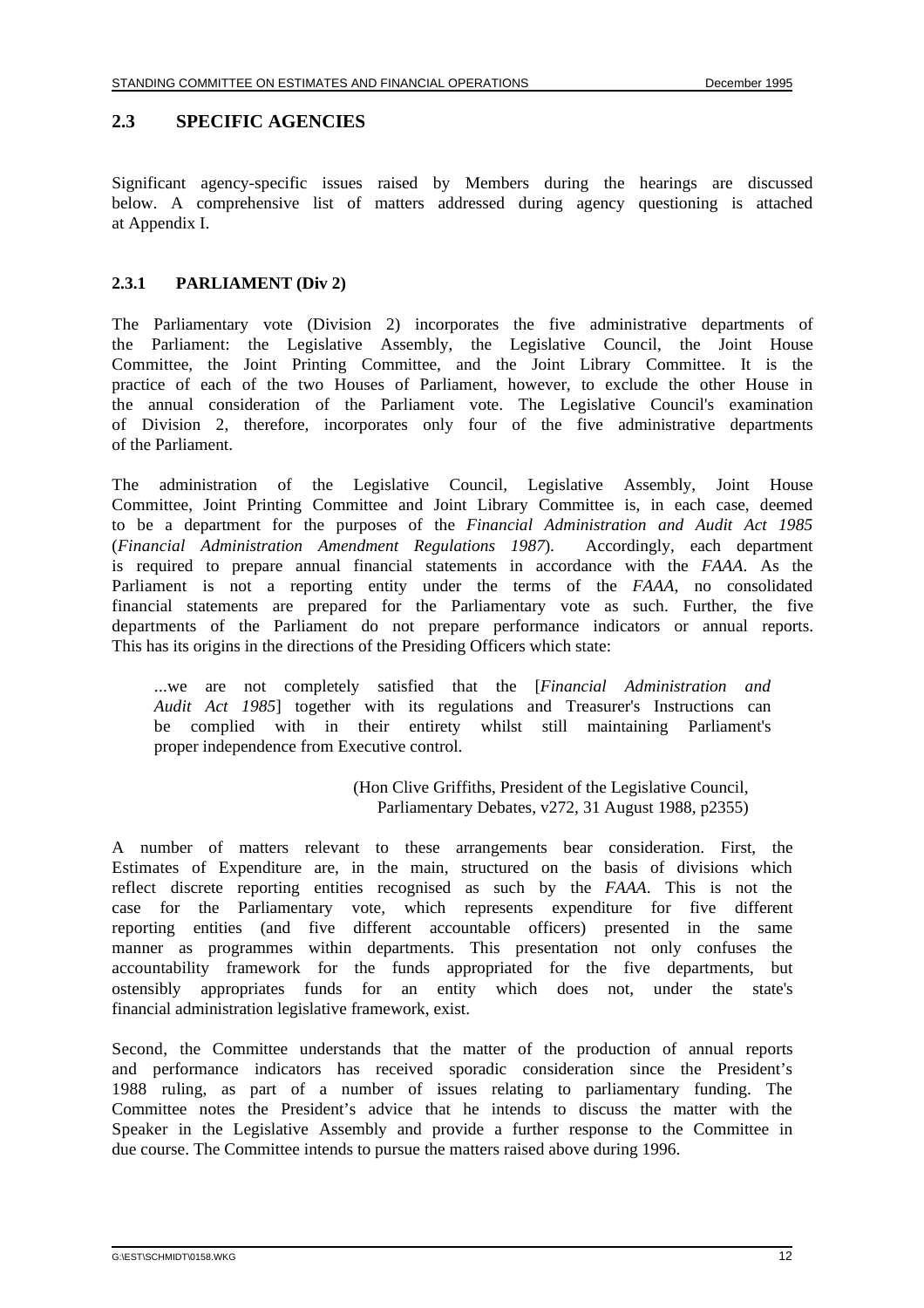#### **2.3.2 PREMIER AND CABINET (Div 5)**

A feature of the Premier and Cabinet hearing was concern regarding the placement of public sector Chief Executive Officers. At the time of the hearings, 27 public sector CEO positions were unresolved. Eight of these positions have been vacant for greater than six months. Other issues addressed during the hearing were expenditure related to opinion polling and expenditure related to the office of the Agent General in Europe.

The Committee also noted the performance indicators presented by the Ministry. The Committee is concerned by the quality of the indicators, given the Ministry's position as a central government agency responsible, among other things, for public sector management and performance. The performance indicators for Premier and Cabinet do not meet the requirements of Treasurer's Instruction 904. While the performance indicators have been structured to reflect the programme and sub-programme structure, these are incomplete, and, in the case of Programme Three, are presented against a programme objective that differs from that presented in the 1994/95 Programme Statements. Efficiency indicators are provided for programmes two and five, and effectiveness indicators are provided for programme five. The Committee does not consider the broad statement regarding the Premier's expressed satisfaction with a programme to be an adequate indication of the efficiency or effectiveness of the operations of the Office.

The Committee is advised by the Ministry that the Ministry is continuing to undertake work on the development of performance indicators generally, including those programmes currently not reporting performance indicators. In this regard, the Committee recommends that the Ministry continue to allocate resources to the development of performance indicators and that the Ministry aim to produce performance indicators for 1995/96 that are consistent with the requirements of Treasurer's Instruction 904.

#### **2.3.3 TREASURY (Div 10)**

The Committee is similarly concerned by the performance indicators presented by the Treasury Department. Similar to the caveats which preface the performance indicators of many agencies, the introduction to the Treasury Department's performance indicators states "...it is difficult to produce measures of Treasury's performance that are appropriate to user's needs, verifiable, quantifiable, and free from bias". Certainly, the 1994/95 performance indicators for the Department fall short of these requirements as detailed in Treasurer's Instruction 904. While the efficiency indicators for each programme include input:output ratios over time, the effectiveness indicators, in the main, amount to textual descriptions of workload. It is of some concern to the Committee that the Treasury Department as a central government agency with responsibility for developing and coordinating public sector performance reporting requirements, is not complying with its own instructions. The Committee recommends that the Treasury Department continue to allocate resources to the development of performance indicators and that the Department aim to produce performance indicators for 1995/96 that are consistent with the requirements of Treasurer's Instruction 904.

The Committee notes that the Treasury has established a working party to review the Department's progress in this area and to formulate relevant performance indicators for future reporting years. Given the large number of agencies which appear to be experiencing difficulty in reconciling the performance indicators model with their particular activities and objectives, the Committee recommends that the working party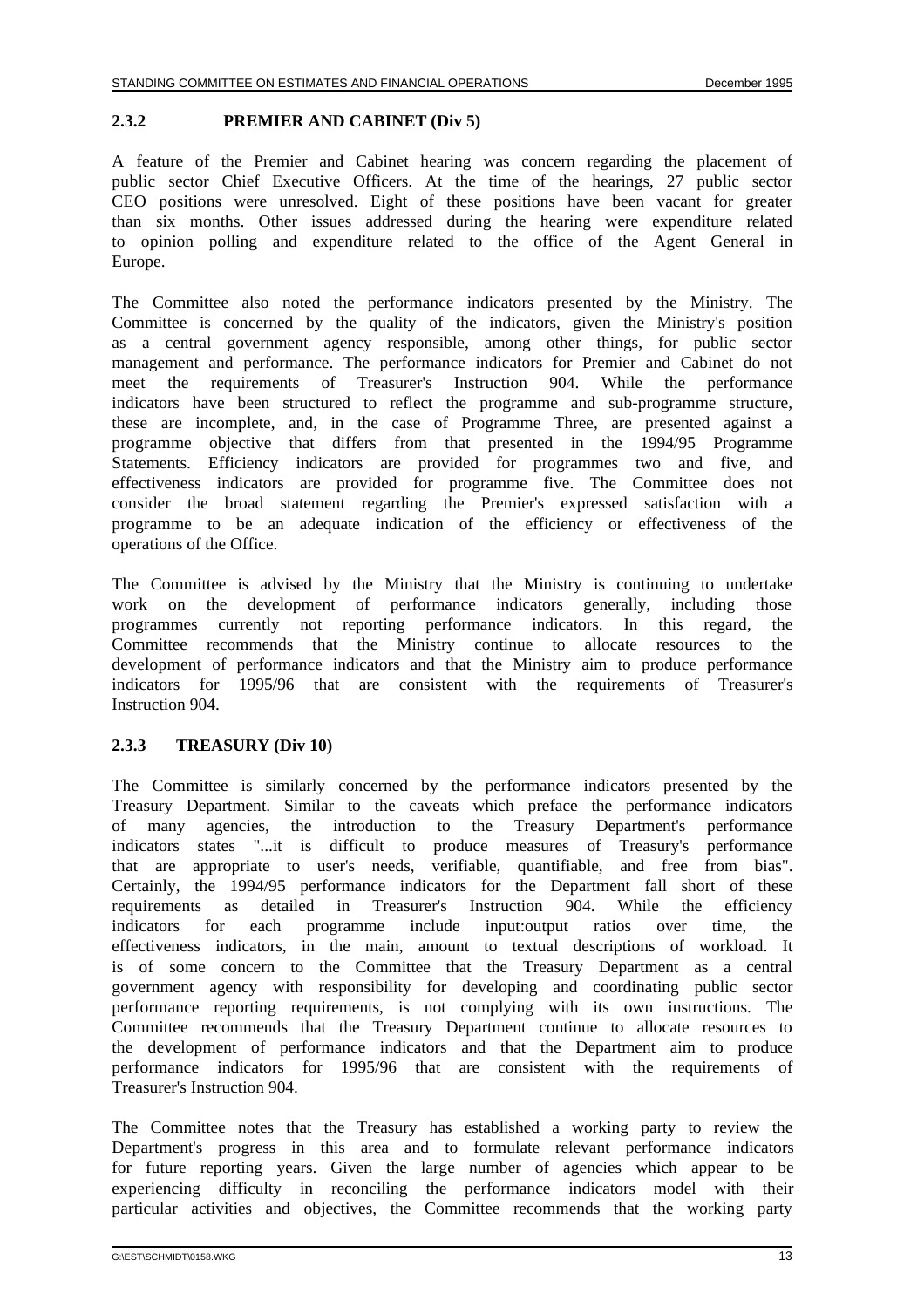also give consideration to the appropriateness of the model to all public sector agencies. In this sense, the Committee refers the Department to its Ninth Report regarding Performance Indicators.

Some discussion took place during the Treasury hearing regarding the source of funds for public sector pay rises during 1995/96. While it was noted that \$60m had been allocated for this purpose within Miscellaneous Services and that individual agencies also budget for anticipated pay rises, it was unclear whether these funds would be sufficient to incorporate the pay rises expected to be incurred by all sectors during the financial year. The Committee has since been advised by the department that the above allocation is based on the following estimated costs of budget agency productivity based wage agreements:

| - Police Department: Estimated impact of enterprise bargaining           |       |
|--------------------------------------------------------------------------|-------|
| agreement currently being negotiated                                     | \$20m |
| - Education Department: Estimated impact of pay offer to teachers.       | \$15m |
| - All Other Employees: This allocation provides for cost supplementation |       |

for wage and salary agreements entered into by all other Consolidated Fund agencies. \$25m

\$60m

Another feature of the Treasury hearing related to the operation of the Schools Rationalisation Trust Account. The Committee has been advised that funds credited to the trust account can be applied to maintenance, equipment upgrades, renovations, capital works, and additions to existing schools. This excludes expenditure for the construction of new schools. The account had a closing balance of \$3.6m for 1994/95. It was noted during the hearing that the Education Department had committed \$6m expenditure from the account in relation to the City Beach Senior High School. Concern was expressed that, first, the account did not contain sufficient funds to meet such a commitment, and, second, the proposed expenditure was not detailed in the Capital Works budget.

The Committee notes subsequent advice from the Treasury Department that all future capital works approved against the trust account will be listed in the Capital Works Programme, with the source of funds being shown as the Schools Rationalisation Trust Account.

The Committee also noted that the Treasury Department will conduct a review of net appropriations or revenue retention arrangements in 1995/96. The review, which will incorporate all existing appropriation agreements, will focus on the potential for extending the initiative to other agencies.

#### **2.3.4 OFFICE OF ENERGY**

The Office of Energy was created out of the Energy Policy and Planning Bureau on 1 January 1995. The office adopted the former agency's programmes and sub-programmes as well as a technical and safety function transferred from SECWA. To accommodate the additional responsibility, the office's mission was expanded to read "to pursue the efficient and safe future supply and use of energy in Western Australia". The office administers one programme, Energy Coordination, with four sub-programmes relating to policy and agreements, industry development, innovation and efficiency, and technical standards and safety. The office is largely funded by annual appropriation. Other revenue for 1994/95 included funds totalling \$2,155,000 from contributions by senior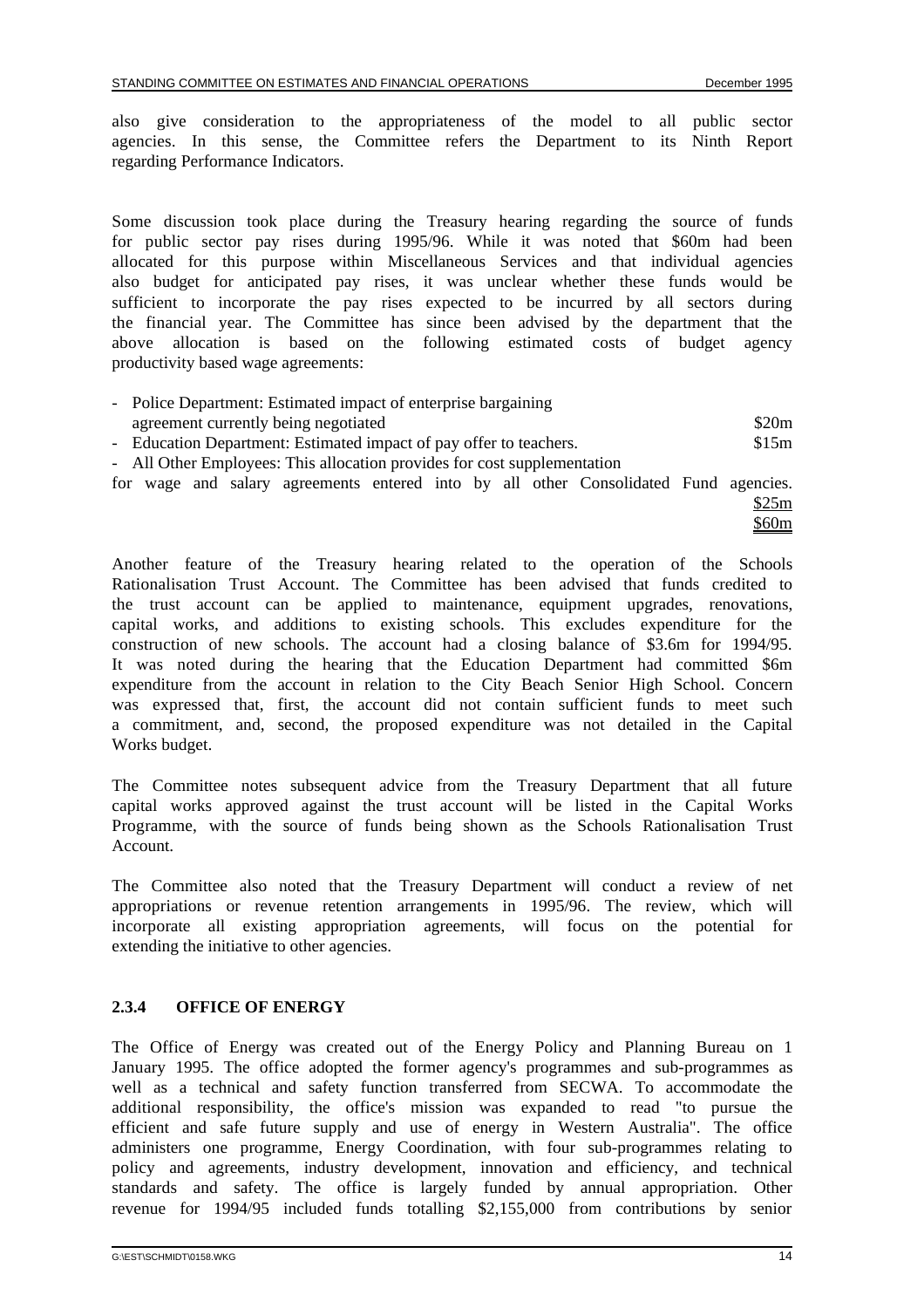executive officers to the Executive Motor Vehicle Scheme, SECWA, Energy Conservation Unit Recoup, Western Power, Alinta Gas, Mine Inspections, Fees and Licences, and miscellaneous revenue.

### **2.3.5 TRANSPORT**

It is noted above that the transport portfolio has been one of the more active sectors of government in pursuing structural reforms. For the Department of Transport, this has included the contracting out of metropolitan bus services, the metropolitan passenger information system, management of the metropolitan common user infrastructure, and operation of ferry services. Department representatives indicated to the Committee that savings realised from the outsourcing of Metrobus operations have amounted to \$24.2m. The Committee noted that the outsourcing arrangements do not extend to asset ownership. The Department of Transport retains ownership of vessels and vehicles and retains overall responsibility for the condition of assets. Day to day maintenance is the responsibility of the contractor and in accordance with the operating contract.

The Committee also noted that police licensing services will be transferred to the Department of Transport as part of the department's vehicle licensing operations. The move is intended to consolidate licence renewals into one location.

Points of note regarding 1994/95 expenditure for the Department of Transport are detailed below:

- Establishment of the Air Freight Export Council.
- A 28% increase in Transport Trust Fund revenue over budgeted figures was largely due to the 4c/litre fuel tax increase introduced in February 1995.
- Funding for unbudgeted expenditure of \$133,000 was requested and received from the Treasurer's Advance Account to support the continuation of the Australia Fix The Roads Campaign.

# **2.3.6 MAIN ROADS**

Similar to the Department of Transport, Main Roads of Western Australia has undertaken substantial administrative reforms during recent years. This includes a competitive tendering and contracting programme which has placed 73% of the agency's contestable budget (excluding loans and local government funding) out to tender. The programme incorporates 79% of road construction by value and will amount to \$80m in the 1995/96 financial year. The Committee noted that the reform programme is supported by attention to the agency's project and contract management skills.

The receipt, identification, and expenditure of Commonwealth and State funds within the Main Roads budget was again raised during the 1995/96 hearing. First, the Committee noted that the Programme Statements included a projected increase in Commonwealth funding from \$55.4m to \$116.8m. Departmental representatives advised the Committee, however, that this projection is an unlikely outcome. The Minister for Transport advised the Committee that the anticipated funding is \$58m. Second, the Programme Statements indicate an allocation of State funds to a number of large metropolitan projects. Concern was raised that the funding is, in effect, sourced from the Commonwealth and that the Programme Statements, therefore, incorrectly represent Commonwealth and State commitments to road funding. The Committee has noted previously that the representation and allocation of Commonwealth and State funds is a matter of some debate that is further confused by changes in tied and untied Commonwealth funds.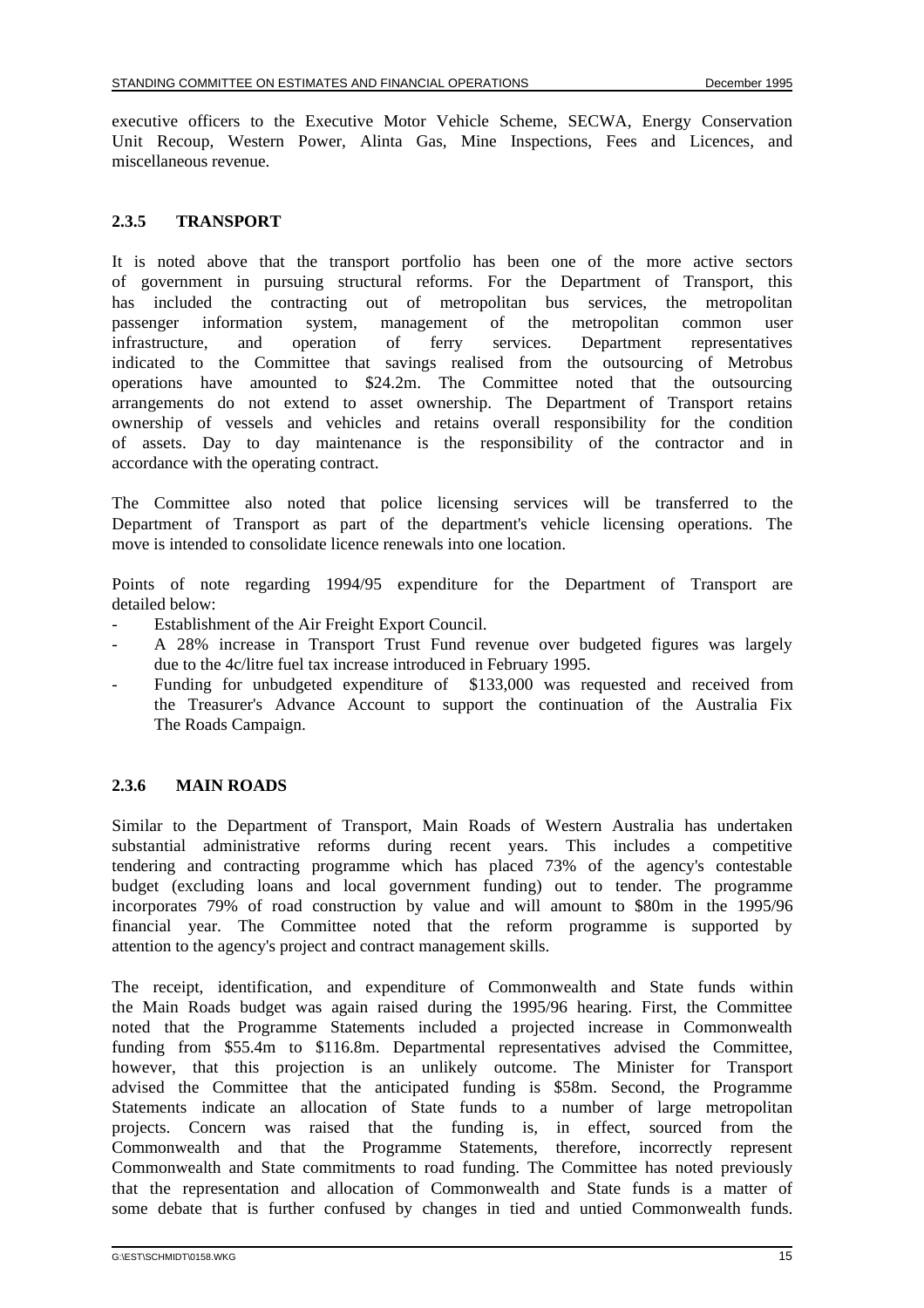The Committee is currently pursuing this matter with Main Roads.

Concerns were also raised during the hearing regarding the state of the road stock in Western Australia. Performance indicators for 1994/95 show unsatisfactory standards for sealed pavement width, shoulder width, and operating speed. The Department has advised the Committee that the average age of a rural road in Western Australia is estimated to be 40 years. The age distribution is such that only 5% of the rural road network is over 40 years old. Under current levels of investment, however, it is anticipated that one third of these roads will be over 40 years old by 2003. The replacement cost of the network at 30 June 1995 was \$10,365m.

### **2.3.7 COASTAL SHIPPING COMMISSION**

Until June 1995, the Commission's mission was to provide efficient shipping and related services for the purpose of facilitating and developing Western Australian trade with overseas and interstate destinations and maintaining seaborne services to the North West and in so doing providing Western Australia with a demonstrable net economic benefit. The Commission trades as Stateships. On 3 June 1995, the Premier announced the Government's decision to close Stateships, citing protracted industrial dispute arising from the letting of the agency's stevedoring contract in the port of Fremantle in May 1995.

Estimated expenditure for 1995/96 is \$16,495,000. This represents, however, the original 1995/96 budget formulated prior to the closure decision. During the hearing, the Minister for Transport advised the Committee that the original budgeted funding will incorporate operating costs for part of the year, the continuation of the *Sina's* voyages, winding down costs, and a \$5m subsidy to assist the continuation of northwest shipping services. The Minister indicated, however, that he did not anticipate that the budgeted amount would be sufficient to meet expenses, and that a supplementary appropriation from the Consolidated Fund would be made later in the financial year. The Committee has since requested that the Minister provide the Committee with a revised 1995/96 budget for Stateships.

On 3 November 1995, the Minister advised of a revised estimate of \$22,536,000. This does not include a payment to Westpac to terminate the charter agreements for the M.V. *Robert Hull*, *Frank Konecny*, and *Gordon Reid*, which were made by way of a loan advanced through the WA Treasury Corporation, but includes the current interest on that loan. Also included in the estimate are the current subsidy to Union Bulkships for the interim North West shipping service up to March 1995, employee severance costs, and workers' compensation insurance termination costs. The estimate is predicated on present expectations that the *Western Australian Coastal Shipping Commission Act 1965* will be repealed by the end of 1995. The Minister has emphasised, however, that the estimate is likely to be subject to considerable variation due to the unresolved nature of many of the budgeted items.

#### **2.3.8 GOVERNMENT RAILWAYS COMMISSION**

The Government Railways Commission, which trades as Westrail, is currently undergoing a period of organisational reform. This includes the identification of discrete operations within the organisation and the outsourcing of non-core activities. Noncore activities have, in essence, been identified as maintenance functions. Core activities that will continue to be conducted in-house are those that are involved with the actual running of the trains, including crewing, controlling, and scheduling.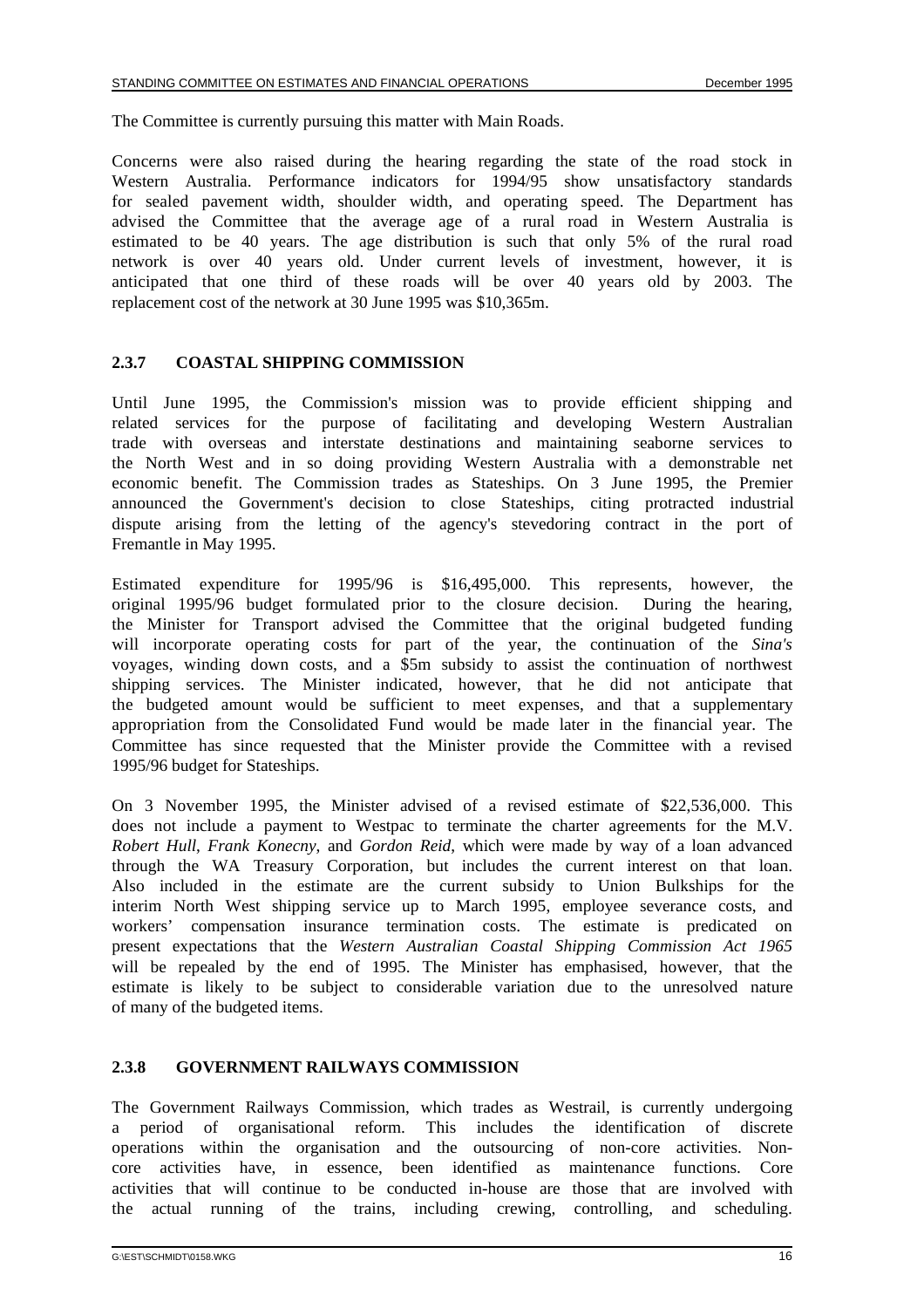Commission representatives have advised the Committee that the organisational reforms are expected to realise a saving of \$50m/year.

During the course of the Westrail hearing, an increase in debt servicing costs of the past two years was noted. The increase is principally due to principal reduction and additional borrowings required to fund the voluntary severance programme. Both sources are included in expenditure recurrent services and debt servicing costs. The point was made to the Committee that expenditure related to principal reduction would be more appropriately identified under the capital works programme. The Committee has since noted, on advice from Westrail, that current government policy for the treatment of capital repayments by statutory authorities is for the expenses to form part of Recurrent Services appropriations.

#### **2.3.9 EDUCATION**

Similar to other public sector agencies, the Education Department has examined it activities with a view to identifying core activities and those which may be appropriately outsourced. These include cleaning of schools, head office appropriately outsourced. These include cleaning of schools, head administrative functions, and building maintenance. To date, the outsourcing of cleaning functions has realised savings of \$10m/year. While the Committee has been advised by the Department that these savings will be allocated to sub-programme 1.1, Comprehensive General Education, the Committee notes and expresses its concern that the allocation is not made clear in the budget papers.

#### **2.3.10 RECREATIONAL CAMPS AND RESERVES BOARD**

The Recreation Camps and Reserves Board hearing was dominated by questioning regarding the contracting out of camp management. In 1995/96, the Board will commence the implementation of a strategic marketing plan. This will involve the contracting out of the management of the Lewana, Wellington Mills, Myalup, and Woodman Point camps. Management of the Ern Halliday, Point Walter, Bickley, Tone River, and Noalimba camps will be retained by the Board. Members expressed some concern that the outsourcing programme will jeopardise the objective of the recreation camps and reserves programme to provide low cost accommodation for specific groups. The Committee noted that control over operating objectives can effectively be maintained through the operating leases for the various camps, and has already been demonstrated through monitoring of the lease of the Quaranup camp in Albany.

The Committee also noted that the Point Peron camp will be closed at the end of 1995. It is anticipated that the site will become part of a reserve.

#### **2.3.11 SPORT AND RECREATION**

The Committee noted a four-fold increase in the 1995/96 budgeted allocation to the Community Sporting and Recreation Facilities Trust Fund over 1994/95 actuals. Various community sporting and recreational facilities projects are funded out of the trust on an annual and triennial basis. The Ministry's 1994/95 Annual Report, expected to be tabled in November 1995, lists 262 projects approved for funding to a total of \$9,782,264. The Minister for Education advised the Committee that actual expenditure from this allocation is dependent on the fulfilment of recipient organisations' grant obligations.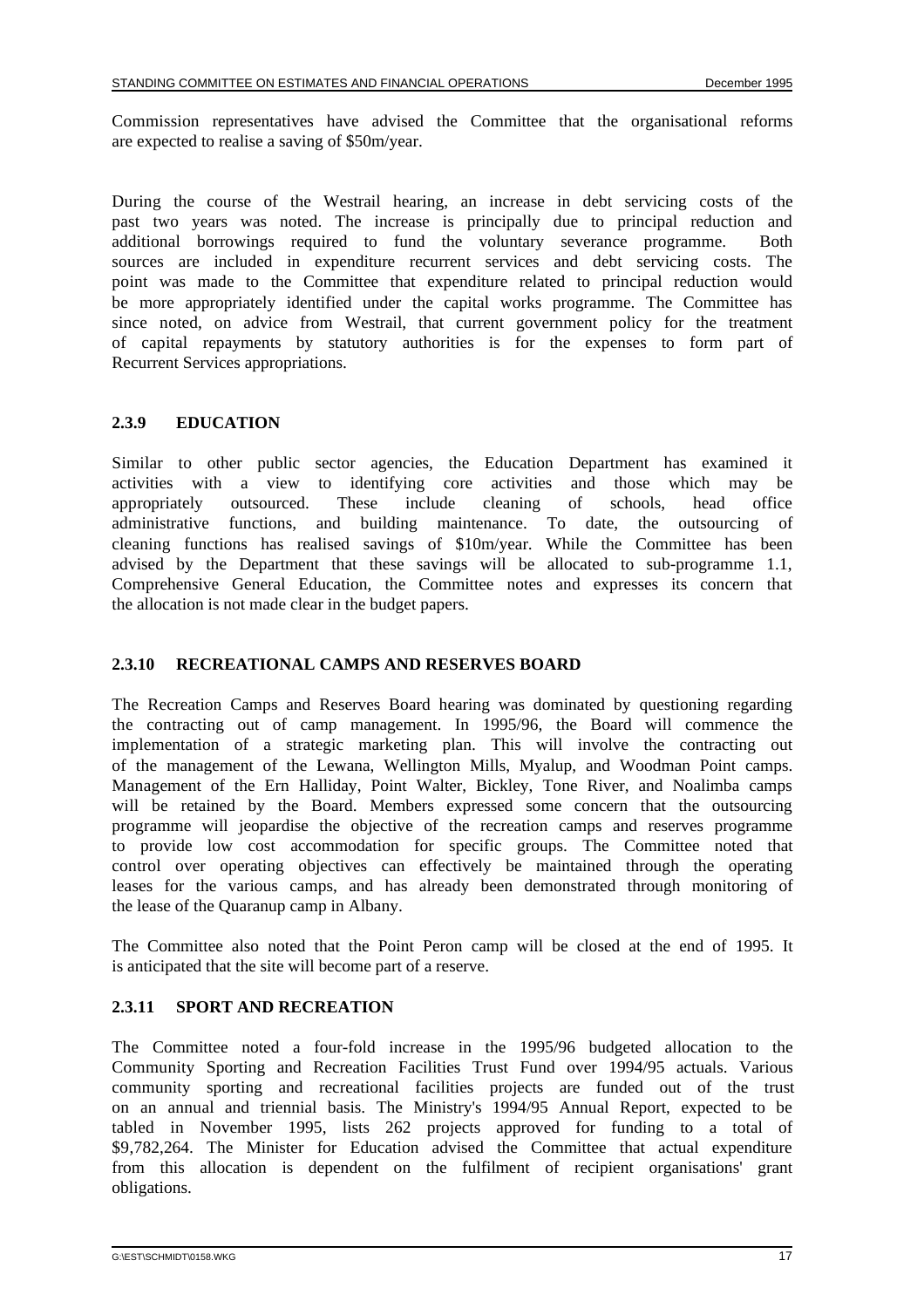#### **2.3.12 SPORTS CENTRE TRUST**

The West Australian Sports Centre Trust manages the Superdrome, the main sporting facility at Claremont. In 1998, the trust will host and manage the World Swimming Championships. A \$2m increase in the capital works budget or 1995/96 will assist the trust to refurbish the facility for the championships and for preparation for the Sydney Olympics. Capital works will include seating for 10,000 people and an additional swimming pool. During the course of the hearing, the Committee noted that the West Australian Institute of Sport, a body established under cabinet minute, is partly funded through the Trust.

#### **2.3.13 JUSTICE**

The Committee noted that a prison reform package was introduced on 1 July 1995. The reforms, which will apply until December 1997, will realise a 10%, or \$8m, reduction in recurrent expenditure by the end of 1996/97. The Committee is advised that this compares favourably with privatised prison systems. The prison reform package precludes the outsourcing of any current prison services during the term of the agreement.

The Committee was also advised that a steering committee, consisting of representatives from the Ministry of Justice, the Public Sector Management Office, and the Treasury Department, is currently conducting a review of public trust administration. The review, which is anticipated to be completed by the end of September 1995, incorporates examination of the feasibility of corporatisation and privatisation of public trust services, and the subsequent treatment of community service obligations. The Committee notes that the Auditor General reported on the operations of the Public Trustee in June 1994. Observing inadequacies in the accounting system and in the reporting of the Public Trustee's financial operations, the Auditor General recommended:

- 1. The Public Trustee take prompt action to address the limitations inherent in the computerised accounting system currently in use in order that essential financial management and reporting objectives are achieved.
- 2. The financial transactions of the Public Trustee Common Fund and the Public Trust Office be consolidated.
- 3. All trust assets and liabilities should be appropriately reported in the financial statements of the Public Trustee.

The Committee has written to the Attorney-General expressing its interest in the review, and intends to meet with Ministry representatives early in the new year to discuss the outcomes of the review and the financial benefits that are anticipated to arise from any subsequent reforms to public trust administration.

#### **2.3.14 LEGAL AID**

In April 1995, the Auditor General reported on the operations of the Legal Aid Commission, recommending, among other things, that a business planning framework be developed for use throughout the Commission, including activity, quality, and outcome targets for sections and units. The Commission has since developed a strategic plan at corporate level and business plans for two of the three divisions of the Commission. The Committee also noted that the Commission has addressed other recommendations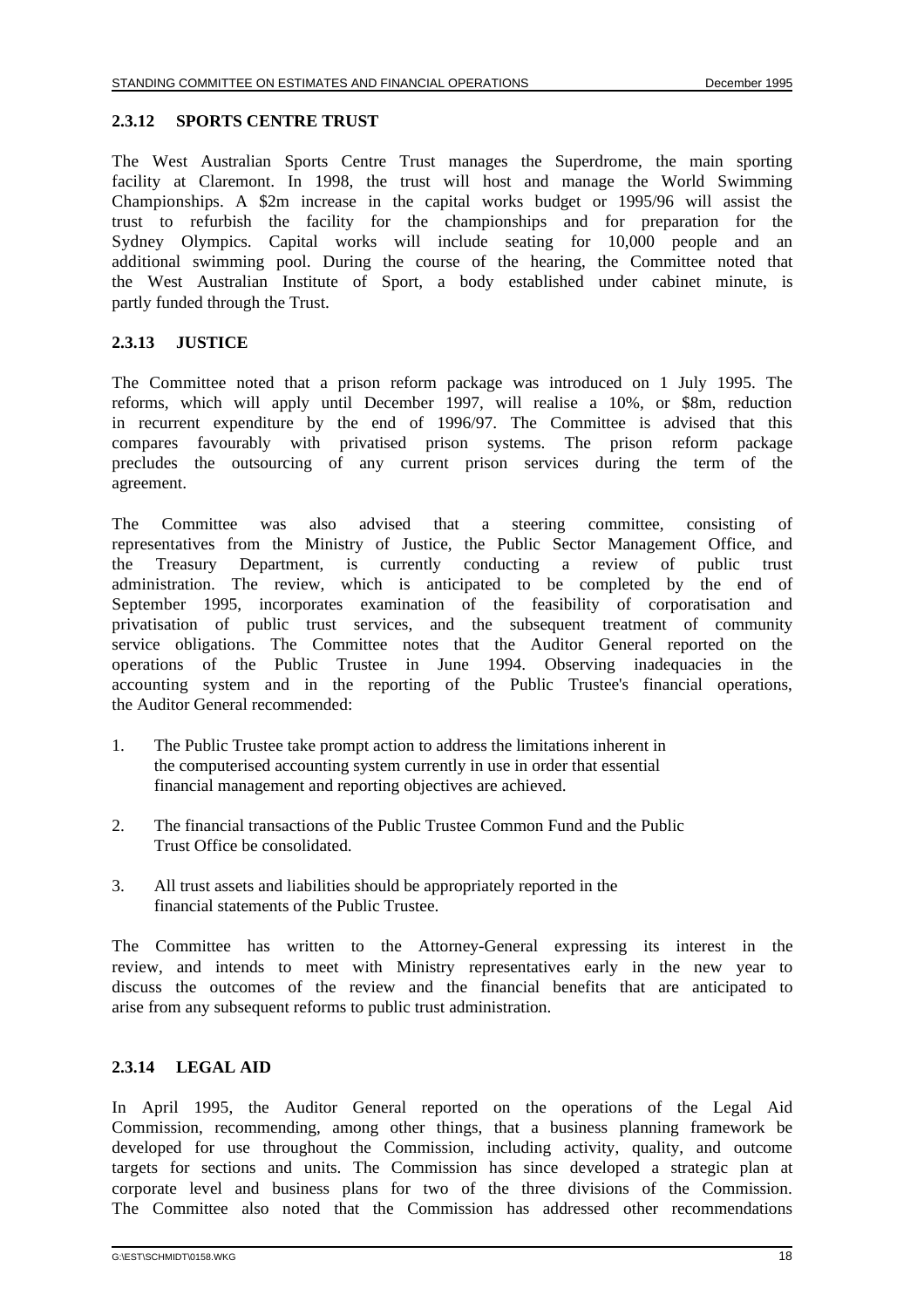contained in the April 1995 report, including taking steps to improve the reliability of initial assessments, increased control over the assignment of cases to in-house or private solicitors, and reduction in the number of private legal firms involved in legal aid work. The Committee was advised that administrative reforms undertaken in 1994/95 in the assignments and assessments areas of the Commission have addressed administrative inefficiencies and realised benefits in the form of cost savings and the transfer of resources and staff to direct service delivery areas.

The security of records and other documentation held by the Commission, both in the present and future hypothetical context, was also raised during the hearing. While hypothetical questions are not permitted under the Committee's Procedure Policy, the Committee acknowledges the validity of the question as it relates to the current situation. Further, the Committee is mindful that the Auditor General has also recently addressed records security in relation to minicomputer-based systems. Commission representatives indicated that, further to the comments made during the hearings, the issue would be reviewed.

#### **2.3.15 DIRECTOR OF PUBLIC PROSECUTIONS**

The Committee noted that the introduction to the performance indicators presented for 1994/95 acknowledges the difficulty the office is experiencing in developing measures of performance. In particular, it is noted that automatic generation of comprehensive and meaningful statistical reports would rely on the enhancement of the court-based database or development of independent systems within the DPP. The Committee understands that further work in developing performance indicators will be undertaken in 1995/96, and intends pursue this matter with the Office later in the financial year.

#### **2.3.16 CONSERVATION AND LAND MANAGEMENT**

Approximately 20% of CALM's total budget of \$170m is sourced from the Consolidated Fund. This funding is allocated to community service obligations. The remaining 80% is revenue generated by departmental activities and is utilised by the department under a net appropriation agreement with the Treasurer. The Committee notes that the projected draw on the Consolidated Fund until the end of the decade is approximately \$35m per year.

Similar to previous years, departmental representatives were questioned on a number of issues relating to timber royalties. The Committee noted that during the past two financial years, royalties have increased by 144% for jarrah (to a current average of  $$31/m<sup>3</sup>$ ), 239% for karri (\$39/m<sup>3</sup>), 55% for pine (\$61/m<sup>3</sup>), and 435% for hardwood chip logs.

# **2.3.17 HEALTH**

Microeconomic reforms implemented by the Health Department include the contracting out of metropolitan and country services. The Committee noted that the majority of the services placed under contract to date have been internal contract arrangements. Contracts with external providers will, in the main, be implemented during the first half of the 1995/96 financial year. Tenders will be assessed by an evaluation panel on the basis of price, quality, and experience. The costs of internal service provision are established prior to the tender process for use as evaluation benchmarks. The panel's recommendation is referred for approval to either of the Health Supply Branch or the Supply Council, depending on the amount involved. The Committee notes, on advice from the Health Department, that information regarding the name of the successful tenderer, the price accepted, and the make or model of goods is required under State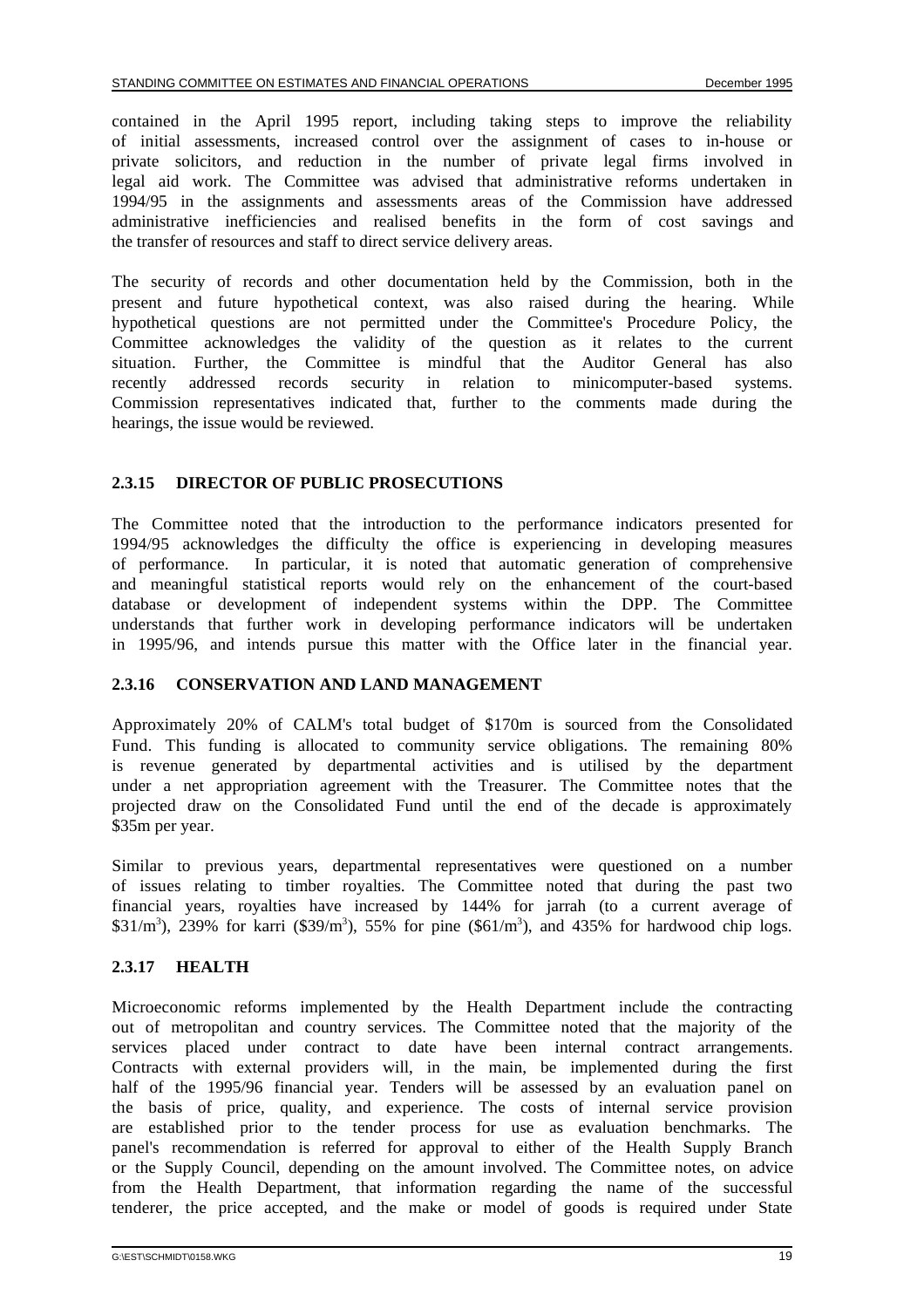Supply Commission Policy 1.3 - Quotations and Public Tenders to be made available on request. The department also advises that internal benchmarks will normally be made available after the awarding of the contract.

In October 1994, the Auditor General reported on the quality of public information regarding public hospital waiting lists. During the hearing, the Committee was advised that the department now produces a monthly waiting list bulletin. The circulation of the bulletin is currently being reviewed by a committee comprised of the health consumers council, the AMA, and others.

### **2.3.18 COMMISSIONER FOR WORKPLACE AGREEMENTS**

The Commissioner for Workplace Agreements was established in January 1995 with the mission to facilitate the introduction of workplace agreements. The agency administers one programme, Workplace Agreements, which provides for the registration of valid workplace agreements and an assessment of the parties' understanding of and wish to establish and register an agreement. The agency also prepares statistical and other information about workplace agreements.

Some discussion took place during the hearing regarding the structure and validity of statistical information. The Committee was advised that the Commission expects to publish, in the near future, information regarding the expiry of workplace agreement; their terms; the use of the provision of section 19 of the enabling Act; the use of bargaining agents; the use of the Western Australian Industrial Relations Commission for unfair dismissal hearings; the replacement of awards with workplace agreements; and trends in wages, hours, and penalty rates.

# **2.3.19 FAMILY AND CHILDREN'S SERVICES**

The Department for Family and Children's Services was created out of the Department for Community Development during 1994/95. In 1994/95 the Department administered two programmes, Family and Community Support, and Protection and Care of Children. Internal reforms undertaken by the department include a major reassessment of the corporate services area; outsourcing of services, including training and some youth activities; the establishment of a Customer Service Council; and rationalisation of metropolitan and regional directorates. The extent to which departmental outcomes, outputs, and efficiency and effectiveness indicators were used to guide the reform process was also discussed. It was noted that the Committee would pursue this issue with the department in future hearings.

#### **2.3.20 DISABILITY SERVICES**

The Disability Services Commission has outsourced a number of services, including the building management maintenance programme; fleet management; catering; cleaning; maintenance engineering; and clinical engineering. The Commission has also recently considered a report on the cost of the Commission's accommodation services and the availability of alternative services. In addition, the Commission has undertaken an enterprise bargaining process that has realised savings of \$1.03m in 1994/95 and is expected to realised savings of \$350,000 in 1995/96.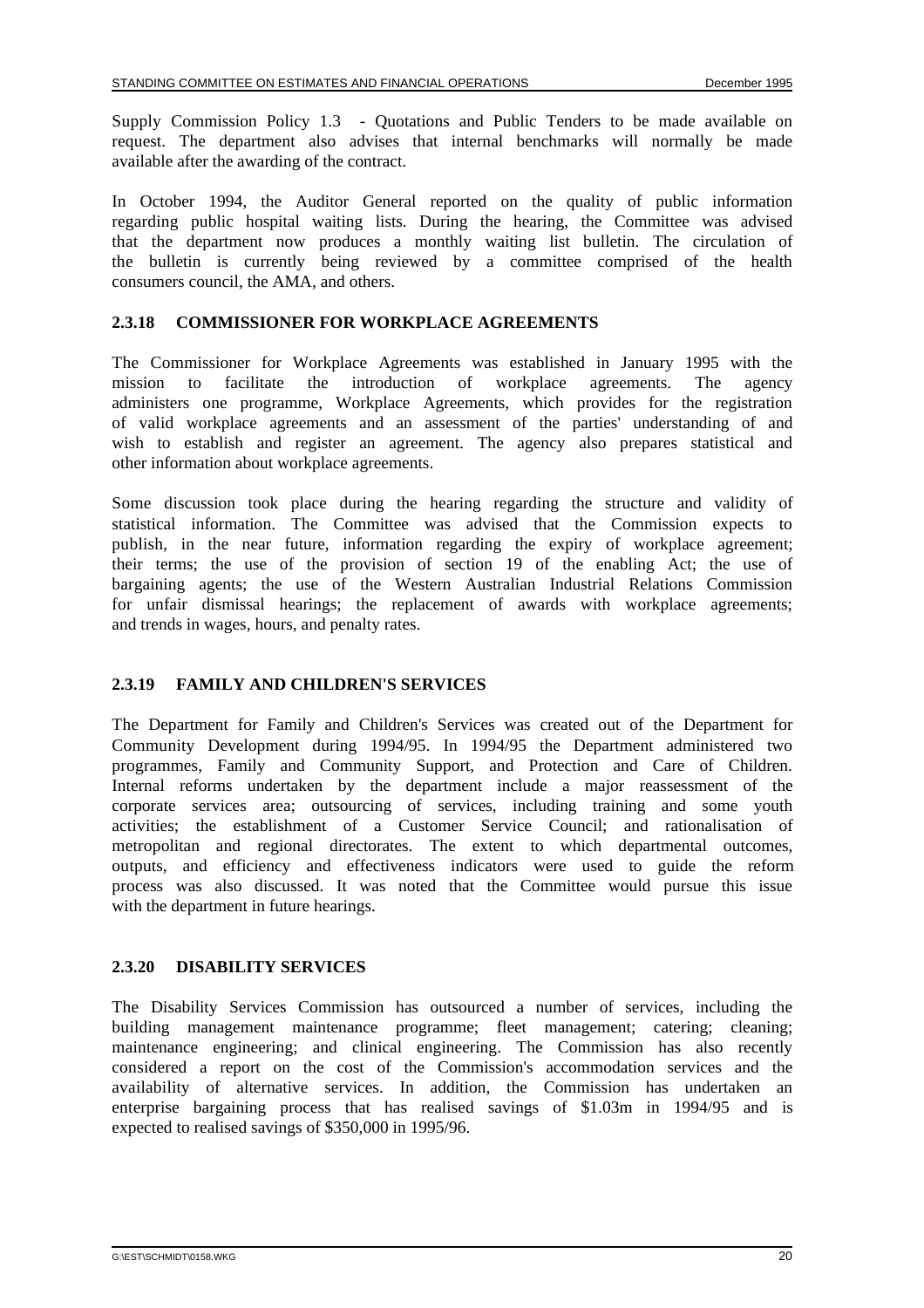#### **2.3.21 POLICE**

In May 1995, the Auditor General reported on the outcomes of a performance examination of the police operations centre. Observing delays in connecting callers on the 000 emergency number, the Auditor General made a number of recommendations regarding the development and monitoring of clear and measurable service targets; estimation and monitoring of workload patterns and subsequent staff reallocation; individual performance monitoring and training; and the development of performance indicators. The Committee notes that the Police Department has implemented a substantial number of initiatives which address the recommendations contained in the May 1995 report. Among other things, these include

- utilisation of improved telecommunications technology
- various human resource initiatives including roster changes, additional personnel, civilianisation, and training;
- appointment of a permanent head officer;
- upgrading the physical working environment;
- consideration of alternative emergency management methods;
- internal and external promotion and awareness campaigns; and
- individual performance targets.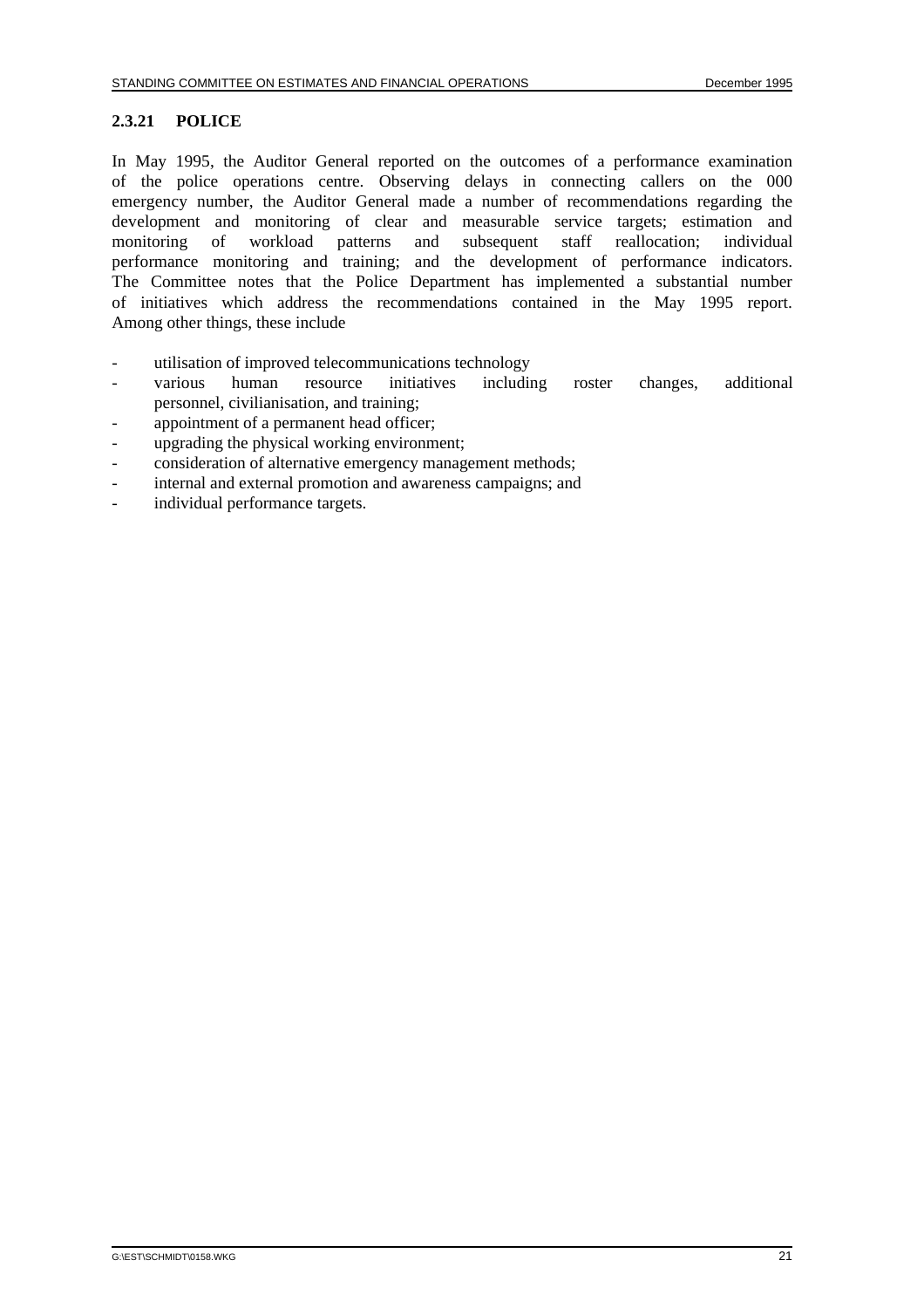# **APPENDIX I**

#### **AGENCY-SPECIFIC ISSUES ADDRESSED DURING AGENCY QUESTIONING**

### PARLIAMENT

- $\bullet$ Library staffing resources.
- $\bullet$ Availability of library information technology to Members of Parliament.
- $\bullet$ Hale School site.
- $\bullet$ Legal counsel costs.
- $\bullet$ Legislative Council Advisory/Research Officer salaries.
- $\bullet$ Communications technology.
- $\bullet$  Impact of Commission on Government recommendations on parliamentary expenditure.
- $\bullet$ Increased capital expenditure.
- $\bullet$ Library resources.
- $\bullet$ Computing resources for Members of Parliament.
- $\bullet$ Hansard digital audio system.
- $\bullet$ Televising of Parliament.
- $\bullet$ Seating.
- $\bullet$ Easton Commission legal counsel for the Legislative Counsel.
- $\bullet$ Capacity of parliamentary support services to administer Members' allowances.
- $\bullet$ 1994/95 Legislative Council financial statements.

#### PREMIER AND CABINET

- $\bullet$ Numbers of Chief Executive Officer positions currently vacant.
- $\bullet$ CEO placement process.
- $\bullet$ Advertisement of CEO vacancies.
- $\bullet$ 1994/95 major achievements regarding the Indian Ocean region.
- $\bullet$ African trade offices.
- $\bullet$ Appointment of DOPLAR CEO.
- $\bullet$ Overseas representation: staffing; capital works; vehicle expenditure.
- $\bullet$ Increased salary expenses.
- $\bullet$ Attitude surveys.
- $\bullet$ Eastern states polling.
- $\bullet$ Opinion polling regarding the Mabo decision.
- $\bullet$ European office vehicle expenditure.
- $\bullet$ Ministerial air travel contract arrangements.
- $\bullet$ Electorate office staffing.
- $\bullet$ Availability of information regarding alcohol expenditure.
- $\bullet$ Mabo coordination budget.
- $\bullet$ High Court challenge expenditure.
- $\bullet$ Government Media Office: staff numbers; new initiatives.
- $\bullet$ Communications unit.
- $\bullet$ Government property.
- $\bullet$ Administration of electorate offices.
- $\bullet$ Responsibility for expenditure decisions.
- $\bullet$ Repair and maintenance of offices of Members of Parliament.
- $\bullet$ Cost of parliamentary questions.

# **•TREASURY**

- $\bullet$ Electronic transfer of funds.
- $\bullet$ State revenue sources.
- $\bullet$ State tax system.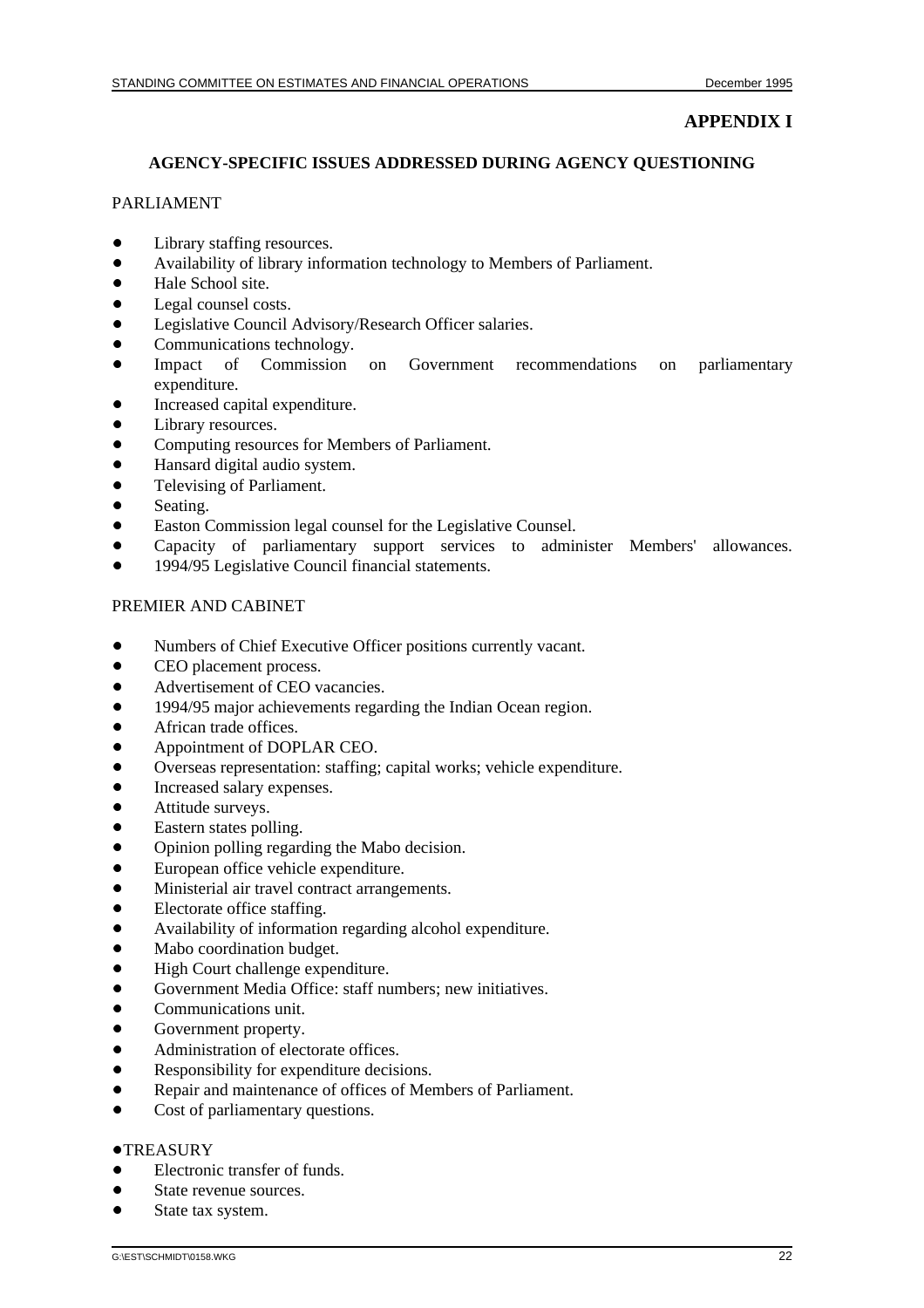- $\bullet$ Provision for public sector pay rises.
- $\bullet$ Source of payrise expenses for 1995/96.
- $\bullet$ Revenue estimates.
- $\bullet$ Reduced debt repayments.
- $\bullet$ Net appropriations.
- $\bullet$ Cost of review of net appropriations.
- $\bullet$ Assumed interest rate.
- $\bullet$ School rationalisation trust account.
- $\bullet$ Identification of government trading enterprise community service obligations.
- $\bullet$ General government debt.
- $\bullet$ Land tax increases.

#### OFFICE OF ENERGY

- $\ddot{\bullet}$ Competition within the energy industry.
- $\bullet$ Public sector energy expenditure.
- $\bullet$ Outsourcing.
- $\bullet$ Innovation and efficiency sub-programme.
- $\bullet$ Utilisation of office space.
- $\bullet$ Lease of spectator box at Subiaco Oval by Western Power.
- $\bullet$ Alternative Energy Development Board.
- $\bullet$ Alternative energy proposals and development.
- $\bullet$ Funding of community service obligations.
- $\bullet$ Commercial confidentiality regarding Western Power charges to industry.
- $\bullet$ Policy advice role of the Office of Energy.
- $\bullet$ Technical standards and safety.
- $\bullet$ Costs of supply to remote communities.
- $\bullet$ Policy development role with regard to growing population centres.
- $\bullet$ Gas pipeline planning.

#### TRANSPORT

- $\bullet$ Impact of police licensing transfer on staff in regional centres.
- $\bullet$ Australia Post collection of licences and fees.
- $\bullet$ Use of motor vehicle dealers to record transfers and collect fees.
- $\bullet$ Increase in services and contracts costs, programme one.
- $\bullet$ Increase in gross operating costs, programme one.
- $\bullet$ Purpose of grants in relation to bicycle policy.
- $\bullet$ Transport Trust Fund variations.
- $\bullet$ Road funding campaign.
- $\bullet$ State aviation strategy.
- $\bullet$ Metrobus expenditure variations.
- $\bullet$ Net benefit of Metrobus competitive tendering and contracting.
- $\bullet$ Asset ownership.
- $\bullet$ Taxi industry reform.

#### MAIN ROADS

- $\bullet$ Microeconomic reform.
- $\bullet$ Accrual accounting.
- $\bullet$ Transport Trust Fund and Commonwealth funding variations.
- $\bullet$ Passing lanes.
- $\bullet$ State of non-metropolitan roads.
- $\bullet$ Roadside trees.
- $\bullet$ Roll over of borrowings from previous year.
- $\bullet$ Treatment of untied commonwealth funds.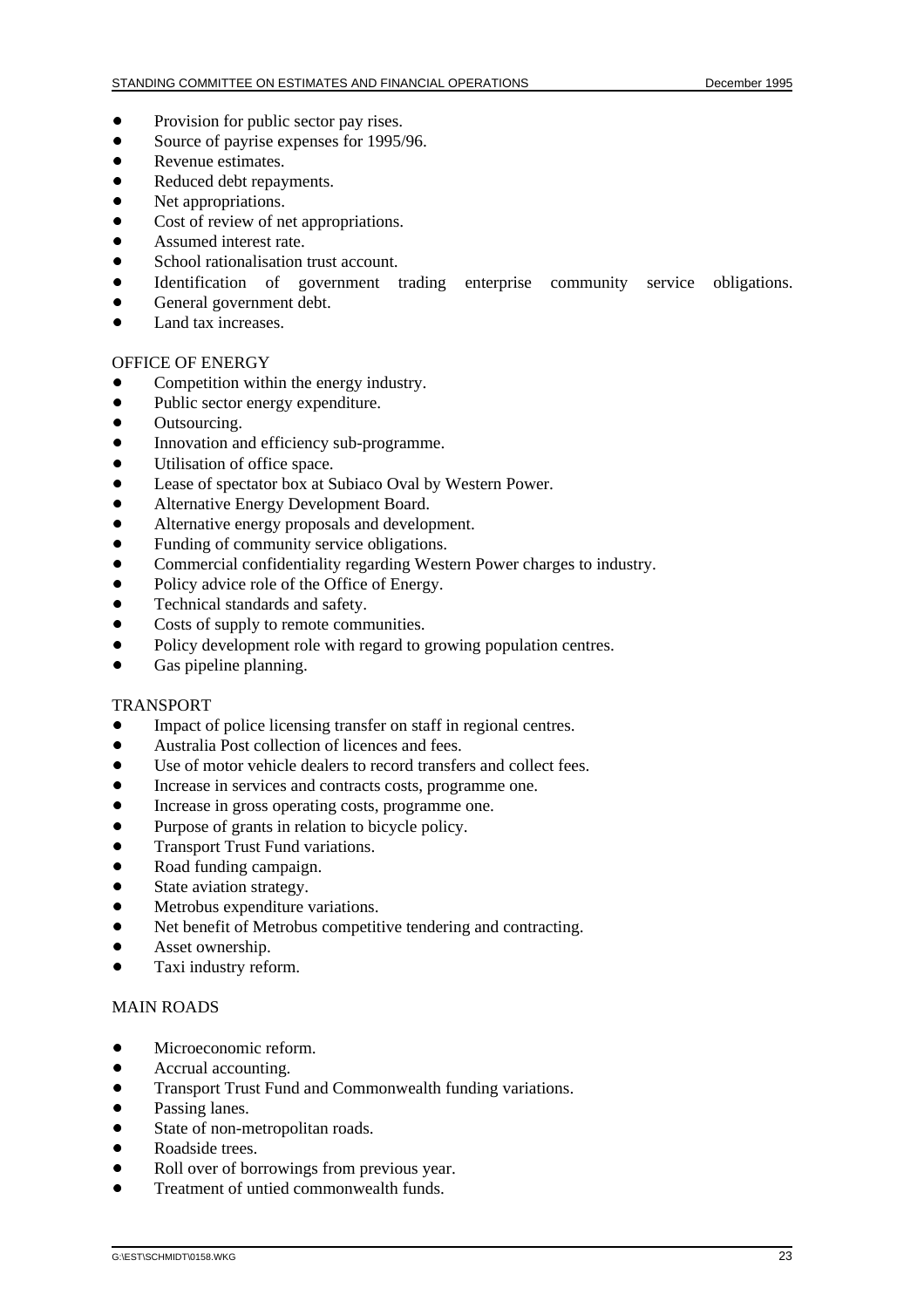#### COASTAL SHIPPING COMMISSION

- $\bullet$ Clarification of 1994/95 expenditure.
- $\bullet$ Allocation of wind-up costs.
- $\bullet$ Source of windup costs.
- $\bullet$ MV Sina charter arrangements.
- $\bullet$ Owners' rights in relation to sub-chartering.
- $\bullet$ Treasurer's Advance Account.
- $\bullet$ Leasing arrangements for Westpac-owned vessels.
- $\bullet$ Contracts written in United States Dollars.
- $\bullet$ Workshop maintenance.

#### GOVERNMENT RAILWAYS COMMISSION

- $\bullet$ Application of savings.
- $\bullet$ Forrestfield locomotive depot.
- $\bullet$ Financial impact of National Rail use.
- $\bullet$ Debt servicing costs.
- $\bullet$ Presentation of capital payments in the accounts.
- $\bullet$ Accrual accounting.
- $\bullet$ Impact of privatisation on urban rail security and salaries.
- $\bullet$ Tender specifications for the privatisation of urban rail services.
- $\bullet$ Debt repayments presented in the forward estimates.
- $\bullet$ Treatment of sleeper replacement and chemical treatment as a capital expense.
- $\bullet$ Timing of privatisation announcement.

# **EDUCATION**

- $\bullet$ Microeconomic reform.
- $\bullet$ Accrual accounting.
- $\bullet$ School rationalisation trust account.
- $\bullet$ Allocation of maintenance priorities across schools.
- $\bullet$ Decline in capital services indicated in the forward estimates.
- $\bullet$ Staff decreases, programme one.
- $\bullet$ Review of school discipline and bullying programme.
- $\bullet$ Increase in budget due to contract cleaning.
- $\bullet$ Voluntary severance payments.
- $\bullet$ Cost of changes to the Good Start programme.
- $\bullet$ Savings to the school bus system.
- $\bullet$ Impact of public services bans in corporate services.
- $\bullet$ Provision of resources to the Principal's Association.
- $\bullet$ Teaching of languages other than English and Australian history.
- $\bullet$ Accommodation of new capital works within budgeted expenditure.
- $\bullet$ School amalgamations and the construction of new primary schools.
- $\bullet$ Opinion polling.
- $\bullet$ Percentage of teachers in total staff numbers.
- $\bullet$  Budgetary and administrative impact of docked pay in relation to stop work meeting.
- $\bullet$ Chaplaincy.
- $\bullet$ Completion rate of secondary students and associated cost to the state.
- $\bullet$  Cost of professional and curriculum development in relation to the Good Start programme.
- $\bullet$ Isolated students' allowance.
- $\bullet$ Cost of industrial relations court matters.
- $\bullet$ Cost of advertising and direct mail in relation to industrial relations matters.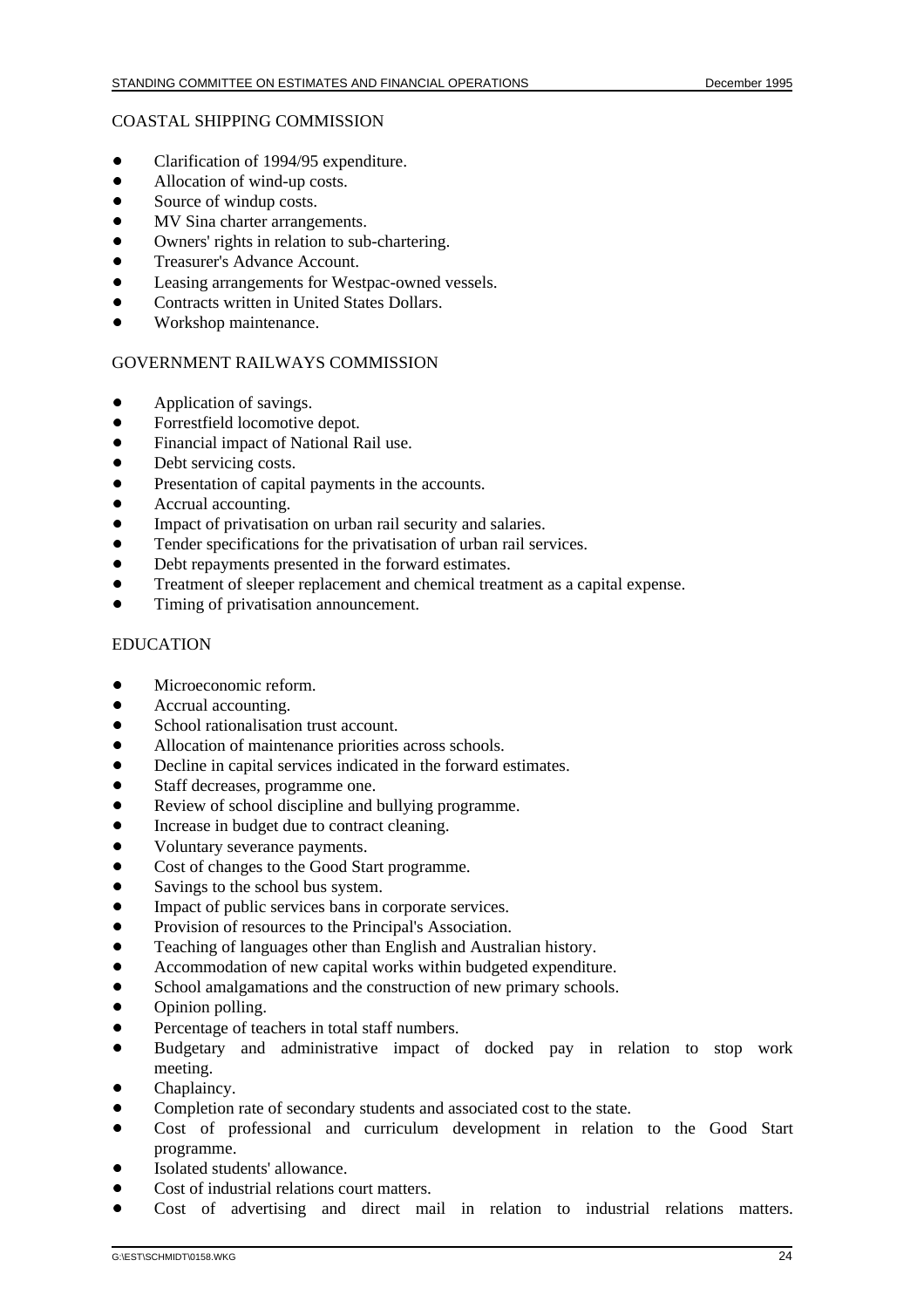### RECREATIONAL CAMPS AND RESERVES BOARD

- $\bullet$ Strategic Plan.
- $\bullet$ Return of camps to CALM and availability to the public for sport and recreation.
- $\bullet$ Lease of Woodman Point to commercial operators.
- $\bullet$ Camps to be retained by the Board.
- $\bullet$ Point Peron closure and future of site.
- $\bullet$ Impact of contracting out on programme objectives.
- $\bullet$ Fate of existing managers under lease arrangements.

### SPORT AND RECREATION

- $\bullet$ Gymnastics.
- $\bullet$ Capital requirements and management structure for world swimming championships.
- $\bullet$ Inclusion of West Australian Institute of Sport in the Major Achievements.
- $\bullet$ Sponsorship of the Claremont Football Club.
- $\bullet$ Non-sporting use of the Superdrome.
- $\bullet$ Second basketball team.
- $\bullet$ Development of swimming in WA.
- $\bullet$ WASA location.
- $\bullet$ Swimming facilities for world swimming championships.

### SPORTS CENTRE TRUST

- $\bullet$ Gymnastics.
- $\bullet$ Accommodation facilities.
- $\bullet$ Capital requirements and management structure for world swimming championships.
- $\bullet$ Inclusion of West Australian Institute of Sport in the Major Achievements.
- $\bullet$ Sponsorship of the Claremont Football Club.
- $\bullet$ Non-sporting use of the Superdrome.
- $\bullet$ Swimming coaches.
- $\bullet$ WASI location.
- $\bullet$ Swimming facilities for world swimming championships.

#### **JUSTICE**

- $\bullet$ Contract irregularities.
- $\bullet$ Efficiency and effectiveness indicators.
- $\bullet$ Savings realised from microeconomic reform.
- $\bullet$ Staffing numbers and costs: assessor of criminal injuries compensation.
- $\bullet$ Impact of non-payment of fines and penalties in country areas.
- $\bullet$ Temporary detention of juveniles.
- $\bullet$ Effectiveness reviews of sex offender programmes.
- $\bullet$ Post-release treatment for country-based sex offenders.
- $\bullet$ Daily muster of sex offenders in Bunbury.
- $\bullet$ Sex offences.
- $\bullet$ Boot camps.
- $\bullet$ Air charter services.
- $\bullet$ Cost of establishing work camps.
- $\bullet$ Accrual accounting.
- $\bullet$ Impact of the review of the Crown Solicitor's office.
- $\bullet$ Contracting out in relation to the Crown Solicitor's office.
- $\bullet$ Completion of new centre under the juvenile justice programme.
- $\bullet$ Daily muster of juveniles in remand.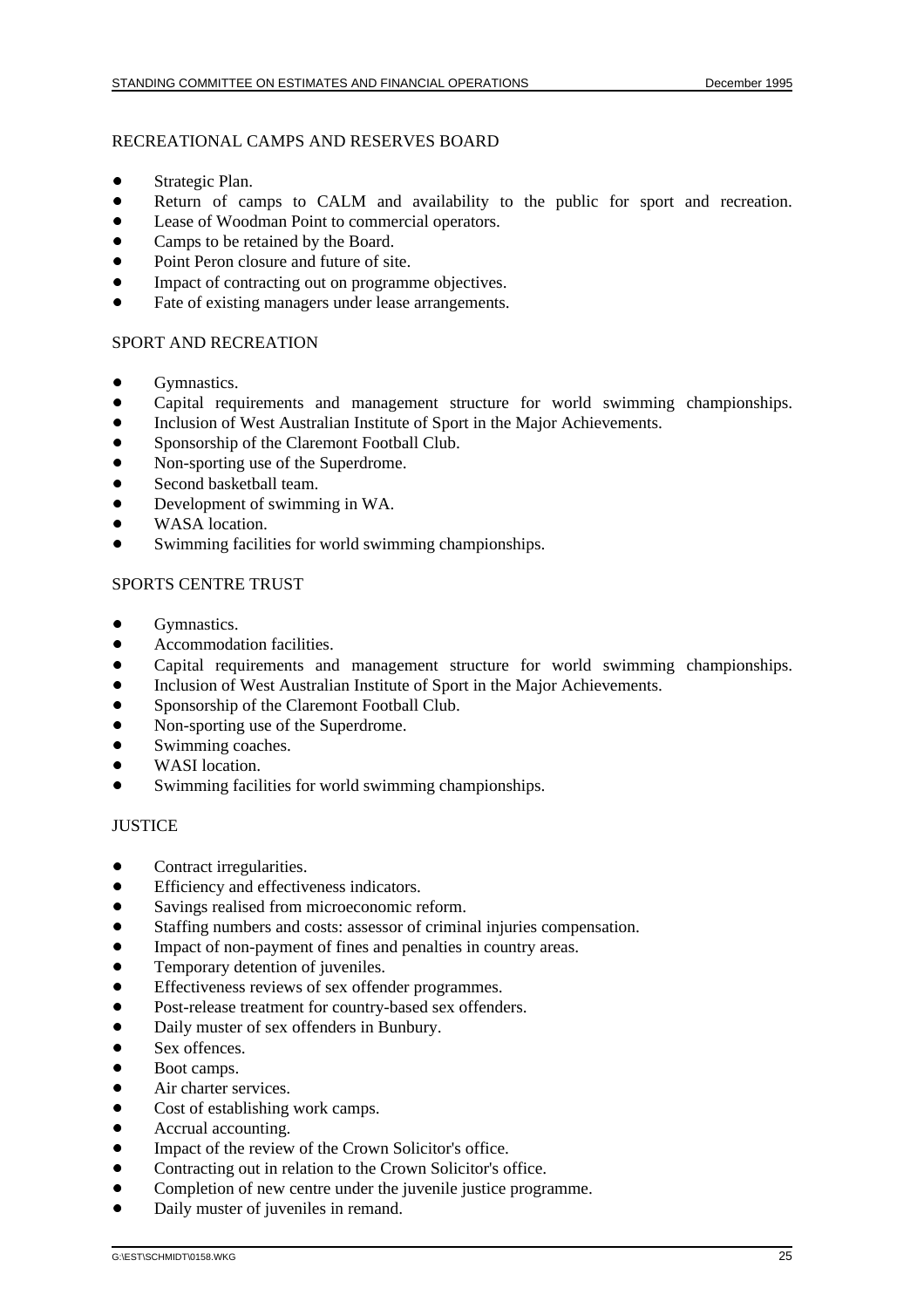- $\bullet$ Review of the office of the Public Trustee.
- $\bullet$ Staff allocated to victim support services.
- $\bullet$ Juvenile justice teams.
- $\bullet$ Contracting out of prison management.
- $\bullet$ Workplace reform agreement.
- $\bullet$ Services for people with non-english speaking backgrounds.
- $\bullet$ Victim support service.
- $\bullet$ Report of the Serious Offender Taskforce.
- $\bullet$ Accountability structure for court administration.
- $\bullet$ Cost of trial programme for drug control in prisons.
- $\bullet$ Aboriginal mediators.
- $\bullet$ Trial programme involving lockups.
- $\bullet$ Civilianisation of court security functions.
- $\bullet$ Regional law libraries.

### LEGAL AID

- $\bullet$ Microeconomic reform.
- $\bullet$ Business plan.
- $\bullet$ Re: K decision.
- $\bullet$ Department of Immigration and Ethnic Affairs contract.
- $\bullet$ Legal aid for defence of adverse possession under the Transfer of Land Act.
- $\bullet$ Expenditure relating to the domestic violence legal unit.
- $\bullet$ Cost savings realised by the mediation service.
- $\bullet$ Security of records.
- $\bullet$ Alternative services for those denied aid.
- $\bullet$ Custody cases.
- $\bullet$ Recommendations of the Auditor General.
- $\bullet$ Mental health patients.
- $\bullet$ Restructure of aid assessment area.
- $\bullet$ Country network.
- $\bullet$ Multi-lingual services.

#### DIRECTOR OF PUBLIC PROSECUTIONS

- $\bullet$ Microeconomic reform.
- $\bullet$ Annual report.
- $\bullet$ Court of Petty Sessions pilot project.
- $\bullet$ Legal practitioners.
- $\bullet$ DPP based investigative function.
- $\bullet$ Prosecution of employers under the criminal code.
- $\bullet$ Increasing workload.
- $\bullet$ DPP involvement in witness protection programmes.
- $\bullet$ Charging policy.
- $\bullet$ Difference between dangerous driving causing death and manslaughter.
- $\bullet$ Success rate for committal proceedings.
- $\bullet$ Appropriateness of the adversarial system.
- $\bullet$ Victims of crime.
- $\bullet$ Impact of High Court ruling with respect to undercover police.

#### CONSERVATION AND LAND MANAGEMENT

- $\bullet$ Control of cats.
- $\bullet$ Impact on birdlife of cat control.
- $\bullet$ Microeconomic reform.
- $\bullet$ Accrual accounting.
- $\bullet$ Camps returned from the Recreation Camps and Reserves Board.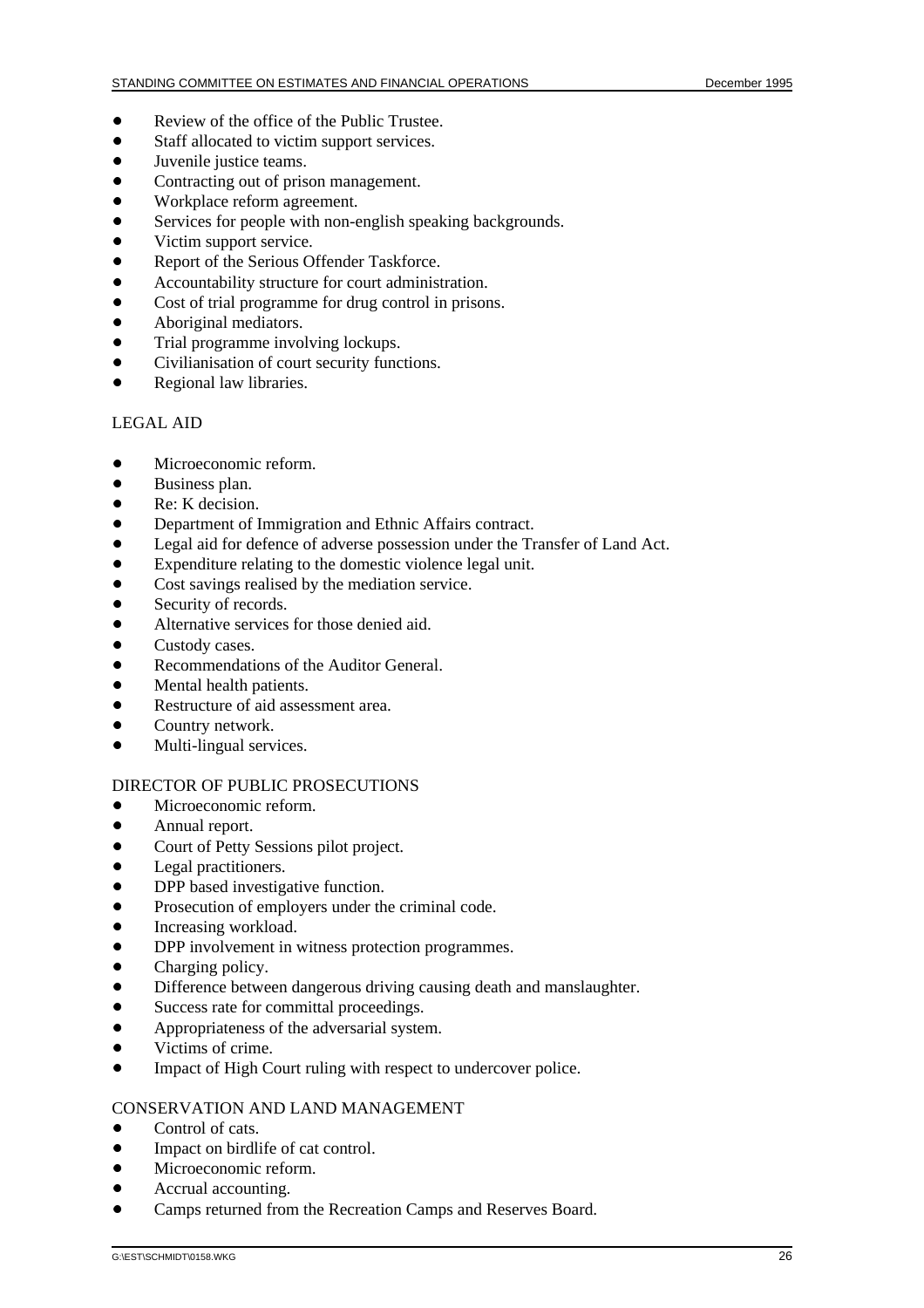- $\bullet$ Ecotourism.
- $\bullet$ Development of effectiveness indicators.
- $\bullet$ Financial impact of changes in forest utilisation.
- $\bullet$ Decrease in draw on the Consolidated Fund.
- $\bullet$ Current CALM debt.
- $\bullet$ Assets to be utilised in the retirement of debt.
- $\bullet$ Prices of local *vs* imported plantation and native forest timber.
- $\bullet$ Sale of assets in the Blackwood region.
- $\bullet$ Importation of forest products.
- $\bullet$ Royalties.
- $\bullet$ Timber harvested from regrowth.
- $\bullet$ Yearly harvest and plantation figures.
- $\bullet$ Grants to community organisations.
- $\bullet$ McCarrey recommendations with respect to CALM staffing.
- $\bullet$ Decreased spending in relation to nature conservation.
- $\bullet$ Controlled burning in the Swan region.
- $\bullet$ Forecast firefighting needs for summer 1995/96.

### HEALTH

- $\bullet$ Microeconomic reform.
- $\bullet$ Accrual accounting.
- $\bullet$ Realised and anticipated savings from outsourcing.
- $\bullet$  Australian Medical Association position with regard to the policy-provider split.
- $\bullet$ Compensation payment in relation to St John's Hospital in Bunbury.
- $\bullet$ Followup of the Auditor General's report regarding hospital waiting lists.
- $\bullet$ Changes anticipated to the patient assisted travel scheme and associated costs.
- $\bullet$ Vaccination levels and associated public relations funding.
- $\bullet$ Workplace agreements.
- $\bullet$ Staff costs.
- $\bullet$ Deaths in hospital.
- $\bullet$ Enterprise bargaining.
- $\bullet$ Murray District Hospital.
- $\bullet$ Decrease in staff allocated to health promotion.
- $\bullet$ Variations in Home and Community Care funding.
- $\bullet$ Unit costing in relation to Home and Community Care.
- $\bullet$  Outsourcing: process for identification of services; public scrutiny; quality control, probity.
- $\bullet$ Conflict of interest in relation to the outsourcing process.
- $\bullet$ Mammography services.
- $\bullet$ Health status of Aboriginal men.
- $\bullet$ Employment arrangements for psychiatrists.

#### COMMISSIONER FOR WORKPLACE AGREEMENTS

- $\bullet$ Number of workplace agreements refused.
- $\bullet$ Statistical information.
- $\bullet$ Impact of workplace agreements on wage rates.
- $\bullet$ Workplace agreements relating to the Commissioner for Police.
- $\bullet$ Total number of employees on workplace agreements.
- $\bullet$ Site visits in relation to agreements signed under duress.
- $\bullet$ Targeting of strategic groups.
- $\bullet$ Workplace agreements compared with enterprise level bargaining.
- $\bullet$ Casualisation trend.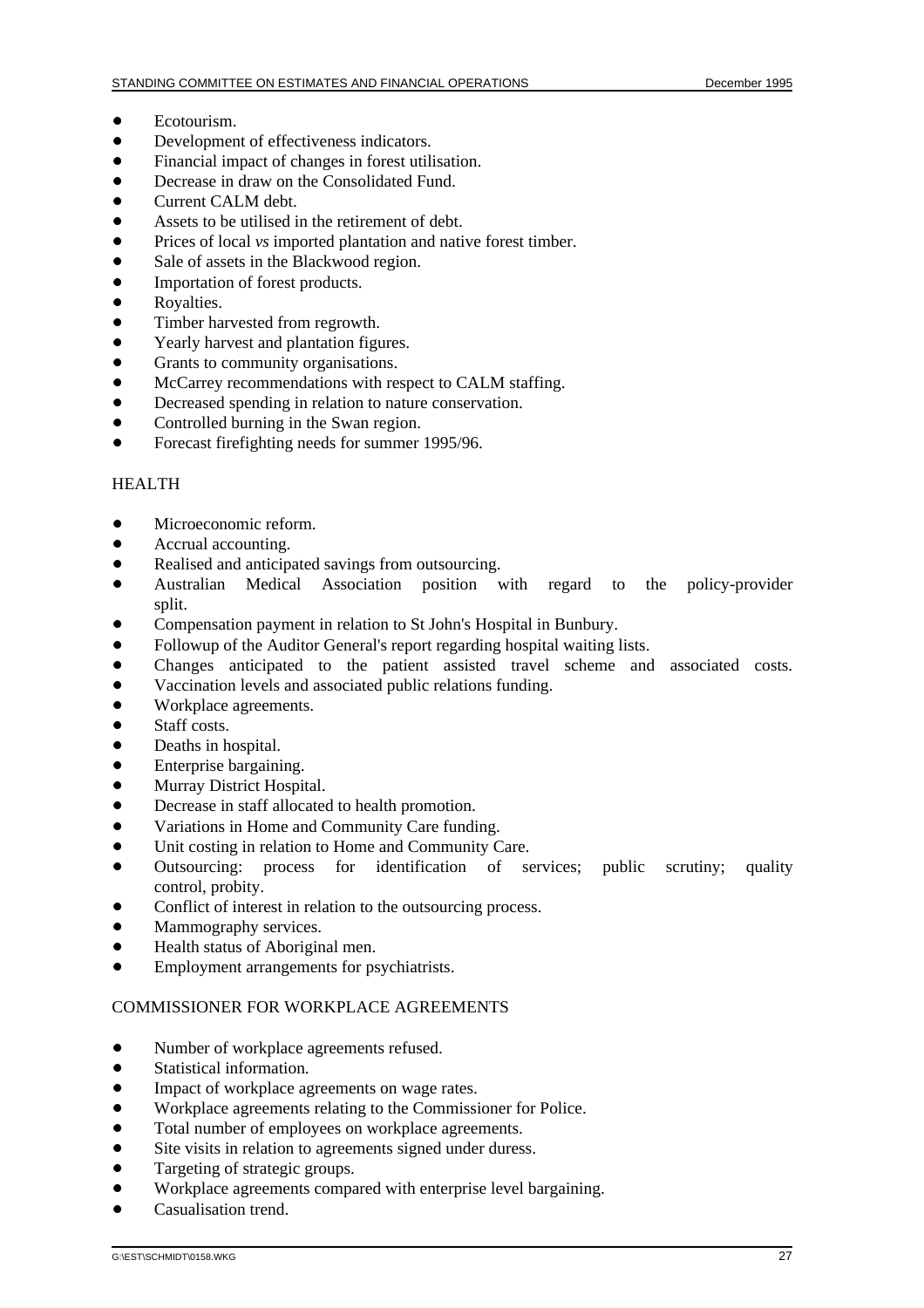$\bullet$ Prosecutions.

### FAMILY AND CHILDREN'S SERVICES

- $\bullet$ Microeconomic reform.
- $\bullet$ Accrual accounting.
- $\bullet$ Performance information and its use.
- $\bullet$ Special needs health programme.
- $\bullet$ Review and change to programmes.
- $\bullet$ Funding for non-government organisations.
- $\bullet$ Specific case.
- $\bullet$ Management training.
- $\bullet$ Staffing increases and associated expenditure.
- $\bullet$ Increased operating costs.
- $\bullet$ Grants, subsidies, and transfer payments.
- $\bullet$ Capital increases.
- $\bullet$ Family centres and the Good Start programme.
- $\bullet$ Homeless youth.
- $\bullet$ Ministerial office increased expenditure.
- $\bullet$ Impact of computerised adoption records on search times.
- $\bullet$ Costs of advertising programme.
- $\bullet$ Costs of departmental name change.
- $\bullet$ Impact of misuse of name change.
- $\bullet$ Cutbacks in funding to non-government organisations.
- $\bullet$ Recommendations of report of the taskforce on the family.
- $\bullet$ Breakdown of costs for the Parenting Plus programme.

#### DISABILITY SERVICES

- $\bullet$ Microeconomic reform.
- $\bullet$ Accrual accounting.
- $\bullet$ Savings realised from outsourcing.
- $\bullet$ Community needs identification.
- $\bullet$ Staff increases.
- $\bullet$ Access to education and training.
- $\bullet$ Support for family respite care.
- $\bullet$ Future of Moora, Brighton, and Cremayne Hostels.
- $\bullet$ Capital cost of residential respite facility.
- $\bullet$ Cost of country assistance.
- $\bullet$ Support for carers and families.
- $\bullet$ Decrease in hostel residential funding.
- $\bullet$ Grants to individuals and non-government organisations.
- $\bullet$ Estimated therapy needs for children.
- $\bullet$ Community hostels.
- $\bullet$ Committee review of the provision of aids and appliances.
- $\bullet$ Regional inequities in relation to childrens' services.
- $\bullet$ Staff decreases in relation to recreation, work, and community access.
- $\bullet$ Accommodation and community home support.

#### POLICE

- $\bullet$ Resources to deal with violent crime.
- $\bullet$  Implementation of the Auditor General's recommendations regarding the Police Operations Centre.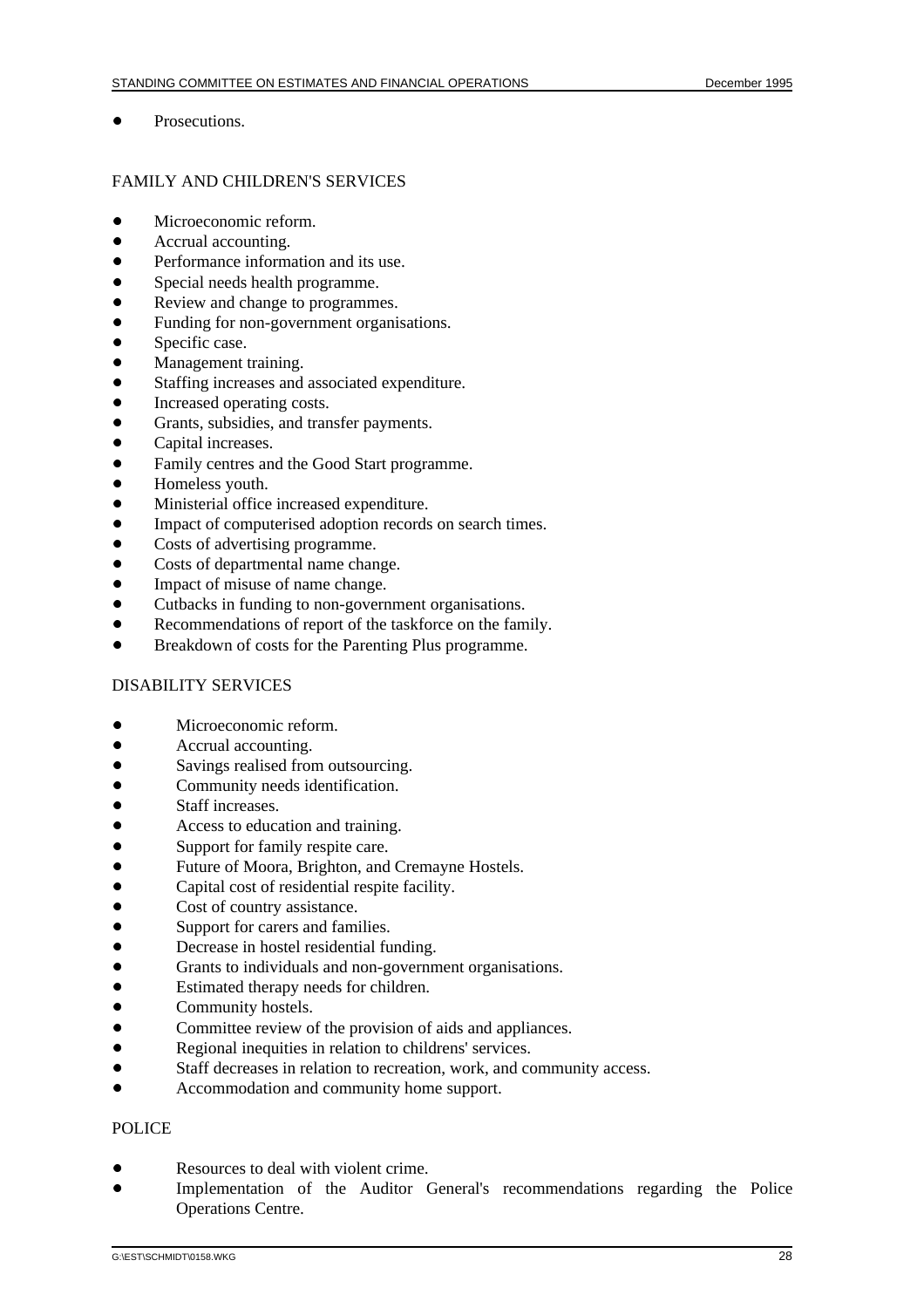- $\bullet$ Use of performance indicators as a management tool.
- $\bullet$ Cross-fertilisation of personnel.
- $\bullet$ Accrual accounting.
- $\bullet$ Services and contracts.
- $\bullet$ Payment to Arthur Anderson.
- $\bullet$ Number of sworn officers as a percentage of total staff.
- $\bullet$ Number of staff accepting workplace agreements.
- $\bullet$ Savings in relation to workplace agreements.<br>Financial benefits of workplace a
- $\bullet$ agreements compared with enterprise bargaining.
- $\bullet$ Consultation with Minister in relation to workplace agreements.
- $\bullet$  Cost and productivity gains associated with current pay offer to existing workforce.
- $\bullet$ \$20 in relation to pay offer.
- $\bullet$ Authority to undertake organisational changes.
- $\bullet$ Payment intentions for incoming officers.
- $\bullet$ Matters raised in Parliament.
- $\bullet$ Multicultural recruitment.
- $\bullet$ Counter offers to workplace agreements.
- $\bullet$ Mobile facility response to domestic violence.
- $\bullet$ Additional resources in relation to school base police officers.
- $\bullet$ Budget allocation for mounted police.
- $\bullet$ Juvenile justice teams.